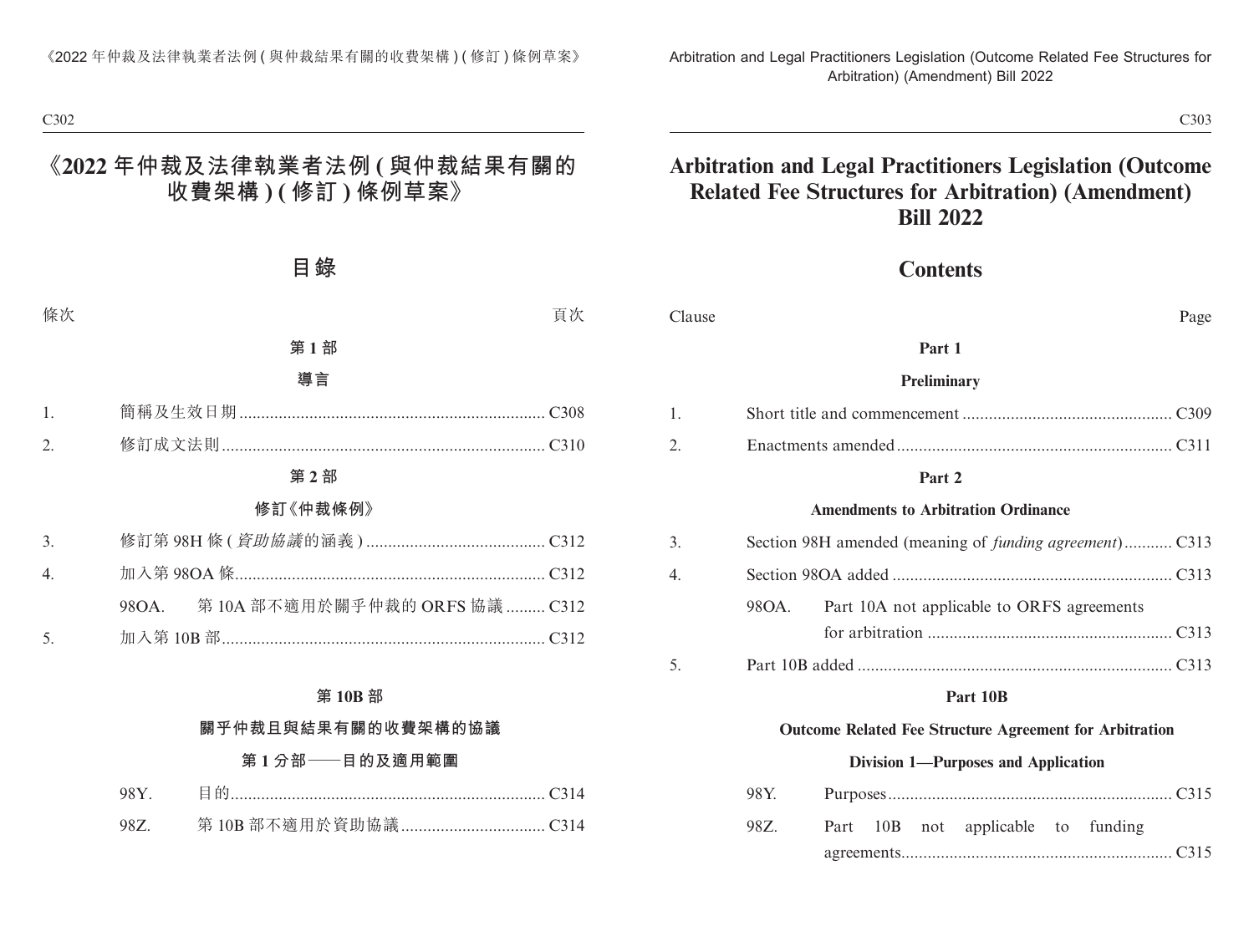|        |       | C305                                                         |
|--------|-------|--------------------------------------------------------------|
| Clause |       | Page                                                         |
|        |       | <b>Division 2-Interpretation</b>                             |
|        | 98ZA. |                                                              |
|        | 98ZB. |                                                              |
|        | 98ZC. |                                                              |
|        | 98ZD. | Meaning of <i>damages-based agreement</i> C323               |
|        | 98ZE. | Meaning of hybrid damages-based agreement C325               |
|        |       | Division 3-ORFS Agreements for Arbitration Not Prohibited by |
|        |       | <b>Particular Common Law Offences or Tort</b>                |
|        | 98ZF. | Particular common law offences do not apply  C325            |
|        | 98ZG. |                                                              |
|        | 98ZH. |                                                              |
|        | 98ZI. | Application of Part 10B for non-Hong Kong                    |
|        |       |                                                              |
|        |       | Division 4–General Provisions for ORFS Agreements for        |
|        |       | <b>Arbitration</b>                                           |
|        | 98ZJ. |                                                              |
|        | 98ZK. | and enforceability of ORFS<br>Validity                       |
|        |       |                                                              |
|        | 98ZL. | ORFS agreement for arbitration void and                      |
|        |       | unenforceable to extent relating to personal                 |
|        |       |                                                              |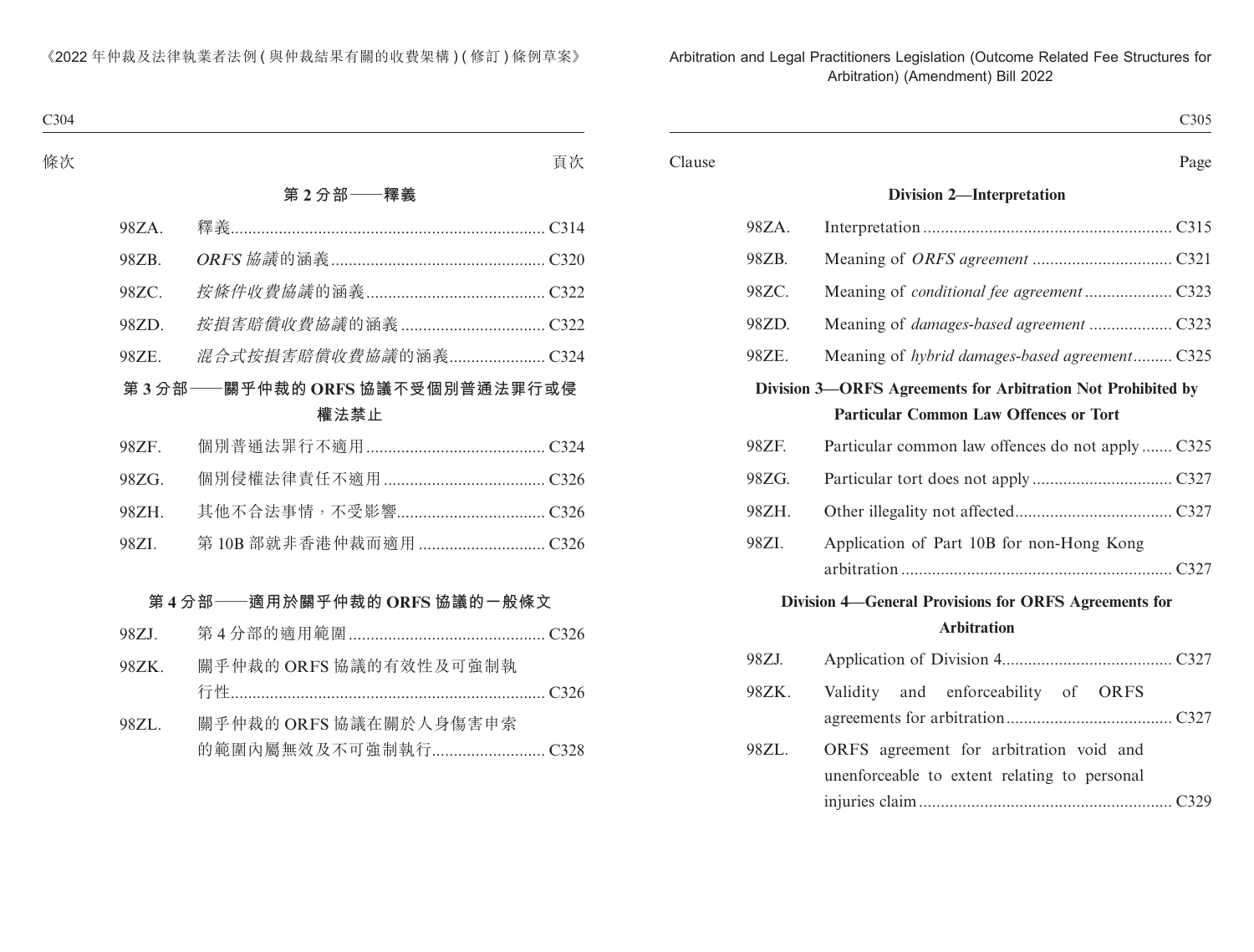|        | C307                                       |
|--------|--------------------------------------------|
| Clause | Page                                       |
|        | <b>Division 5-Power to Make Rules</b>      |
| 98ZM.  | Power of advisory body to make rules for   |
|        | Division 6—Code of Practice                |
| 98ZN.  |                                            |
| 98ZO.  |                                            |
|        | Division 7-Other Measures and Safeguards   |
| 98ZP.  | Communication of information for ORFS      |
| 98ZQ.  | Disclosure about ORFS agreement for        |
| 98ZR.  | Disclosure about end of ORFS agreement for |
| 98ZS.  |                                            |
|        | <b>Division 8-Miscellaneous</b>            |
| 98ZT.  | Appointment of advisory body and           |
| 98ZU.  | Limitation on award of costs by arbitral   |
|        | Part 3                                     |
|        |                                            |

#### **Amendment to Legal Practitioners Ordinance**

| 6. |  |  | Section 64 amended (general provisions as to |  |  |
|----|--|--|----------------------------------------------|--|--|
|    |  |  |                                              |  |  |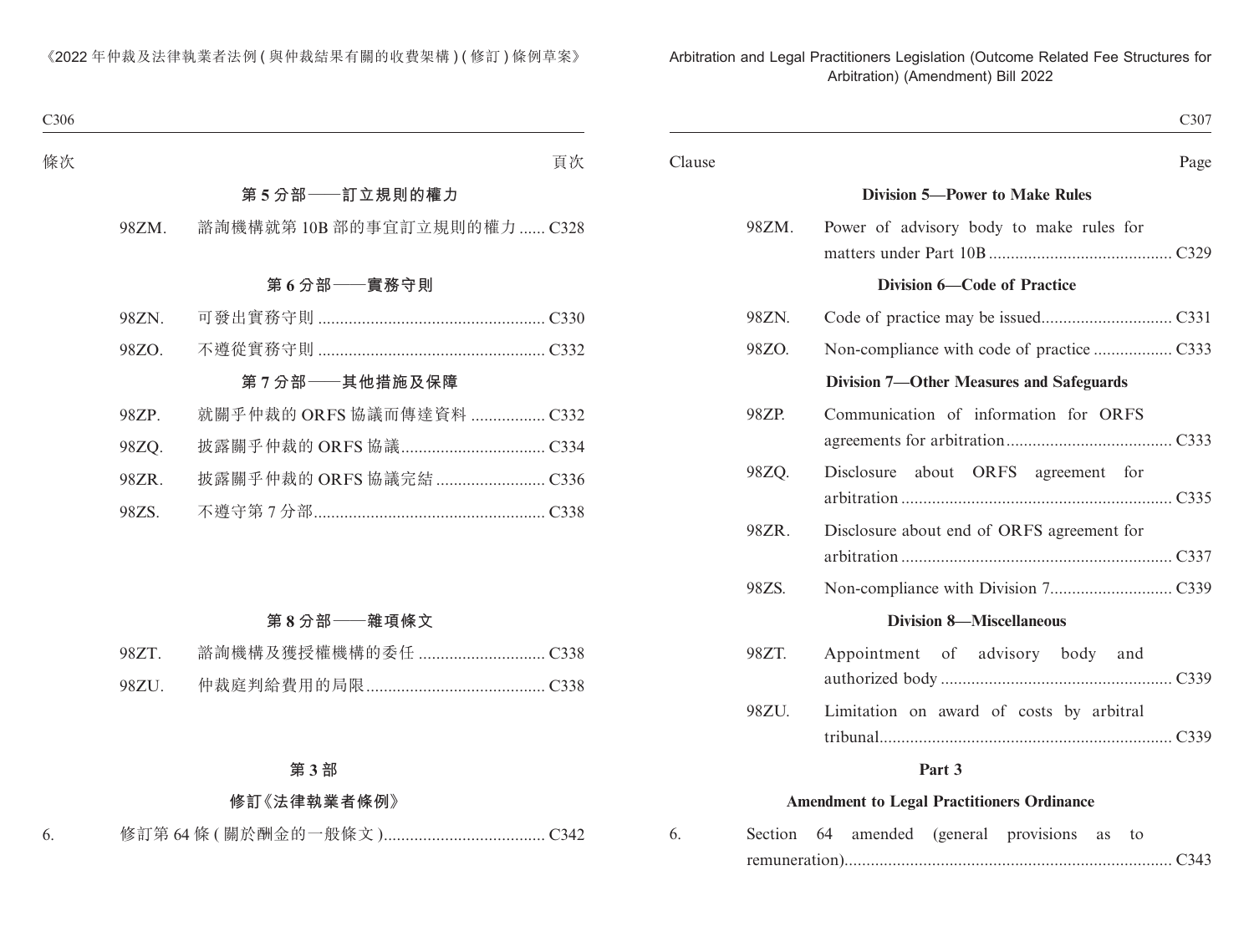Part 1 Clause 1  $\alpha$  Clause 1  $\alpha$ 

# A BILL

# To

Amend the Arbitration Ordinance and the Legal Practitioners Ordinance to provide that certain agreements using outcome related fee structures for arbitration are not prohibited by the common law doctrines of maintenance, champerty and barratry; to provide for the validity and enforceability of such agreements; to provide for measures and safeguards in relation to such agreements; and to provide for related matters.

Enacted by the Legislative Council.

# **Part 1**

# **Preliminary**

### **1. Short title and commencement**

- (1) This Ordinance may be cited as the Arbitration and Legal Practitioners Legislation (Outcome Related Fee Structures for Arbitration) (Amendment) Ordinance 2022.
- (2) Subject to subsection (3), this Ordinance comes into operation on the day on which it is published in the Gazette.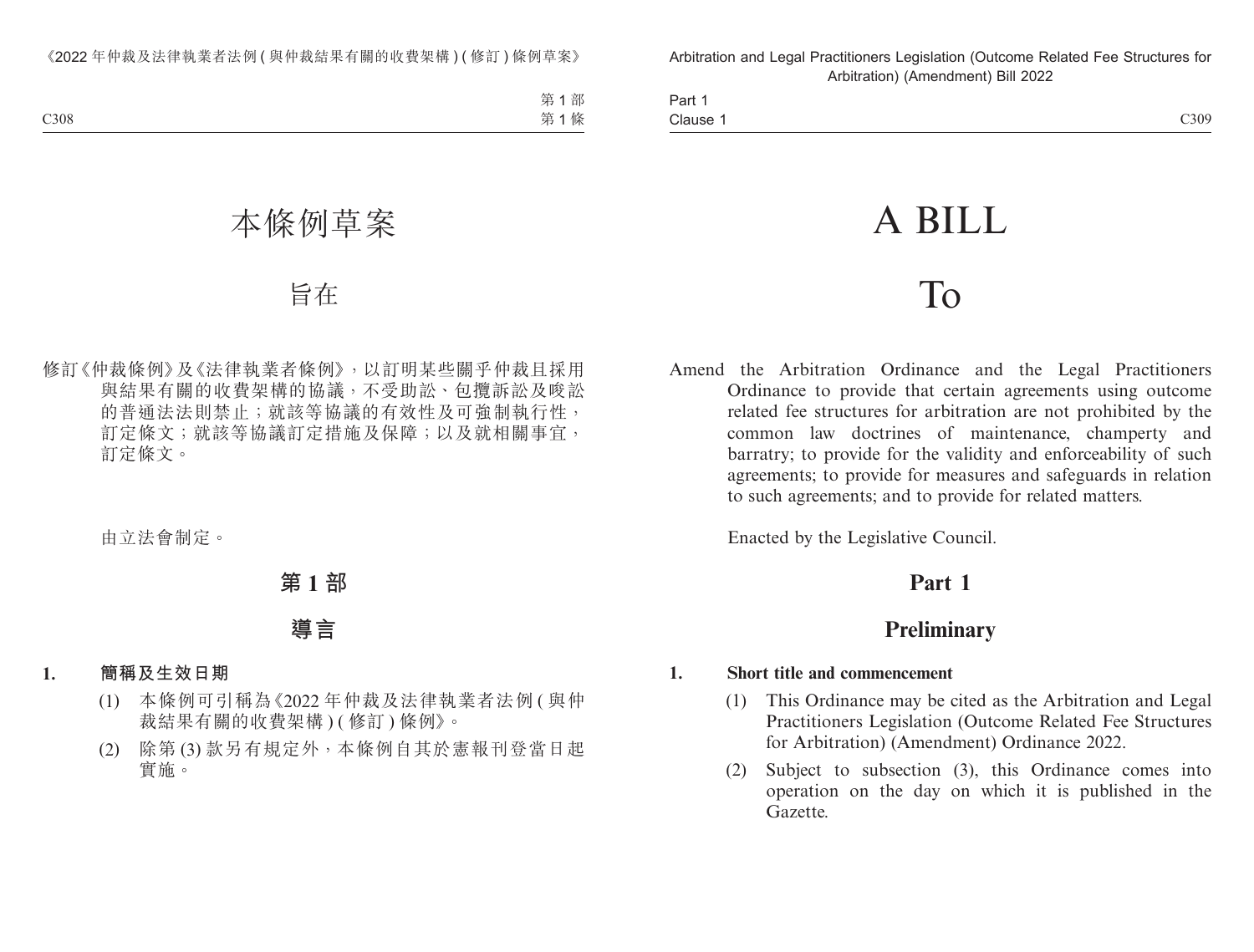| $\overline{\phantom{0}}$<br>Part 1 |                                           |
|------------------------------------|-------------------------------------------|
| Clause 2                           | $\sim$ $\sim$ $\sim$ $\sim$<br>$\sim$ -11 |

(3) Section 5, in so far as it relates to Divisions 3, 4 and 7 of the new Part 10B, comes into operation on a day to be appointed by the Secretary for Justice by notice published in the Gazette.

#### **2. Enactments amended**

- (1) The Arbitration Ordinance (Cap. 609) is amended as set out in Part 2.
- (2) The Legal Practitioners Ordinance (Cap. 159) is amended as set out in Part 3.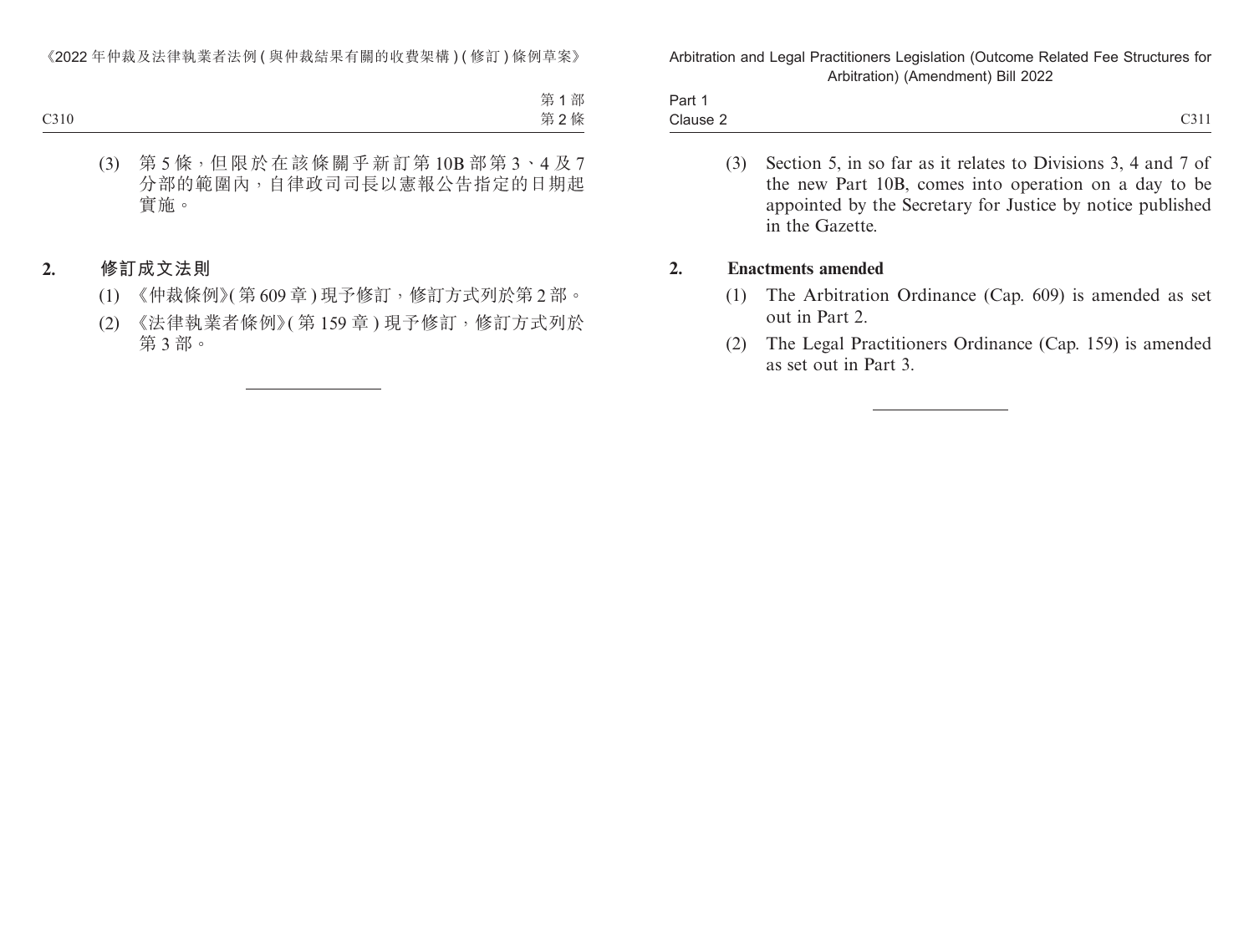| <b>STATES OF THE STATES</b><br>Part 2 |                    |
|---------------------------------------|--------------------|
| Clause 3                              | $\sim$ 1.1<br>C31. |

# **Part 2**

# **Amendments to Arbitration Ordinance**

### **3. Section 98H amended (meaning of** *funding agreement***)**

(1) Section 98H—

# **Renumber the section as section 98H(1).**

(2) After section 98H(1)—

**Add**

"(2) To avoid doubt, a funding agreement is not to be construed to include an ORFS agreement for arbitration within the meaning of Part 10B.".

### **4. Section 98OA added**

Part 10A, Division 3, after section 98O—

**Add**

### "**98OA. Part 10A not applicable to ORFS agreements for arbitration**

This Part does not apply to an ORFS agreement for arbitration within the meaning of Part 10B.".

# **5. Part 10B added**

After Part 10A—

**Add**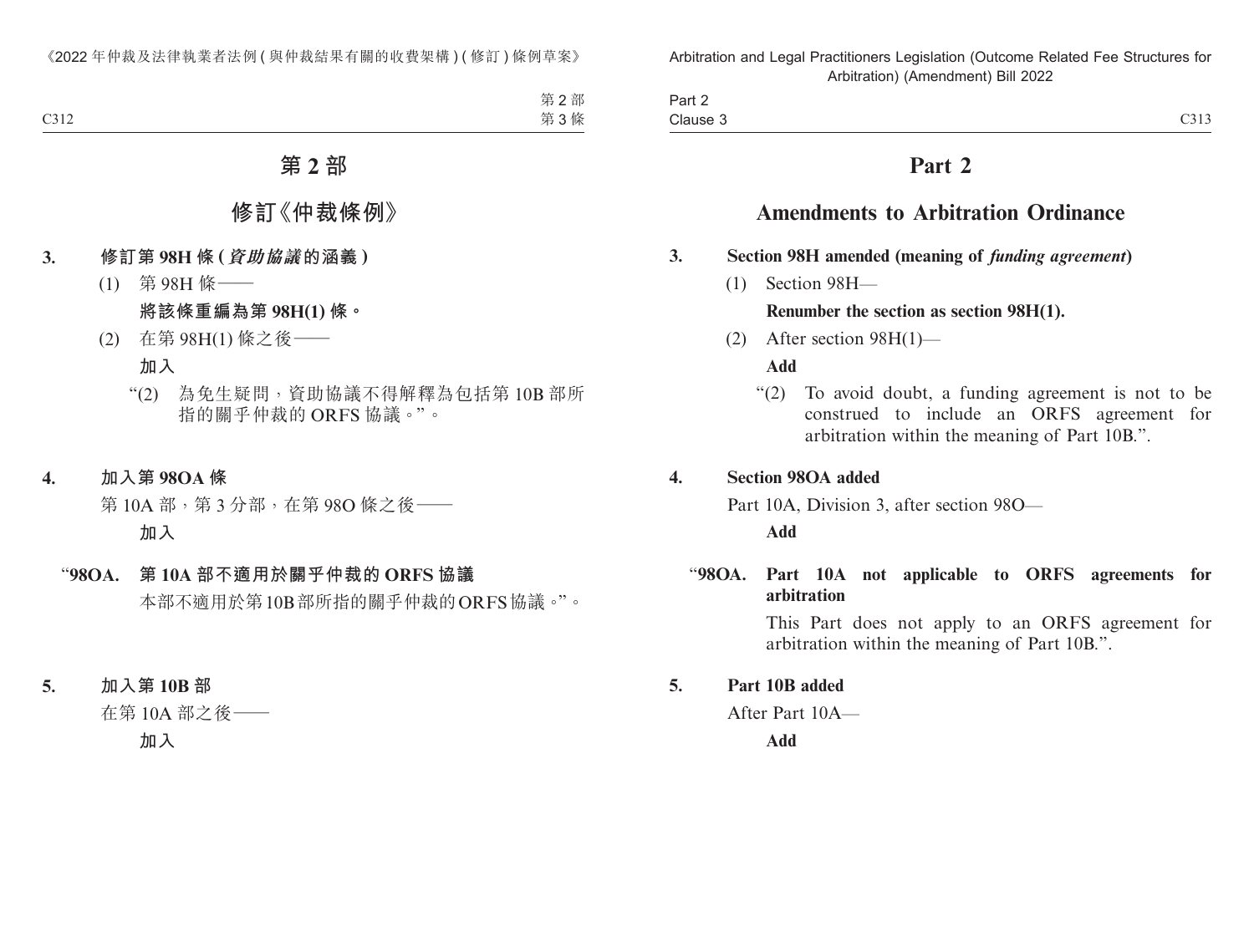Part 2 Clause 5 Clause  $5$  C315

# "**Part 10B**

# **Outcome Related Fee Structure Agreement for Arbitration**

# **Division 1—Purposes and Application**

#### **98Y. Purposes**

The purposes of this Part are to—

- (a) provide that an ORFS agreement for arbitration is not prohibited by the common law doctrines of maintenance, champerty and barratry;
- (b) provide for the validity and enforceability of ORFS agreements for arbitration that meet certain general and specific conditions; and
- (c) provide for measures and safeguards in relation to ORFS agreements for arbitration.

#### **98Z. Part 10B not applicable to funding agreements**

This Part does not apply to a funding agreement within the meaning of Part 10A.

# **Division 2—Interpretation**

### **98ZA. Interpretation**

In this Part—

- *advisory body* (諮詢機構) means the person appointed by the Secretary for Justice under section 98ZT(1);
- *arbitration* (仲裁) includes the following proceedings under this Ordinance—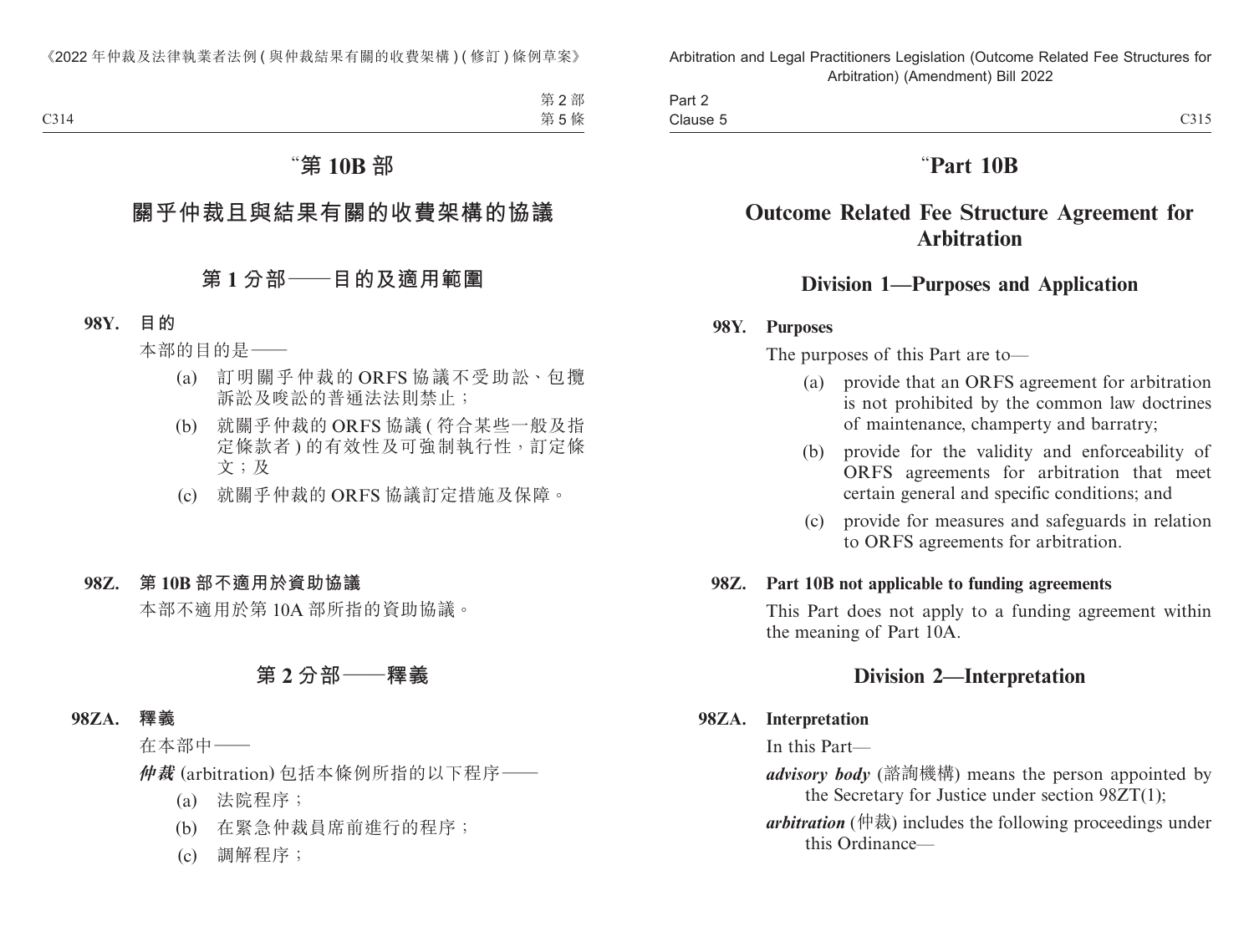| Part 2     |      |
|------------|------|
| Clause $t$ | C317 |

- (a) court proceedings;
- (b) proceedings before an emergency arbitrator;
- (c) mediation proceedings;

#### *arbitration body* (仲裁機構)—

- (a) in relation to an arbitration (other than the proceedings mentioned in paragraphs (b) and (c))—means the arbitral tribunal or court, as the case may be;
- (b) in relation to proceedings before an emergency arbitrator—means the emergency arbitrator; or
- (c) in relation to mediation proceedings—means the mediator appointed under section 32 or referred to in section 33, as the case may be;

*authorized body* (獲授權機構) means the person appointed by the Secretary for Justice under section 98ZT(2);

*Cap. 159* (《第159章》) means the Legal Practitioners Ordinance (Cap. 159);

*client* (當事人), in relation to a lawyer, includes—

- (a) a person who retains or employs, or is about to retain or employ, the lawyer; and
- (b) a person who is or may be liable to pay the lawyer's costs;
- *code of practice* (實務守則) means the code of practice issued under section 98ZN and as amended from time to time;

### *conditional fee agreement* (按條件收費協議)—see section 98ZC;

*damages-based agreement* (按損害賠償收費協議)—see section 98ZD;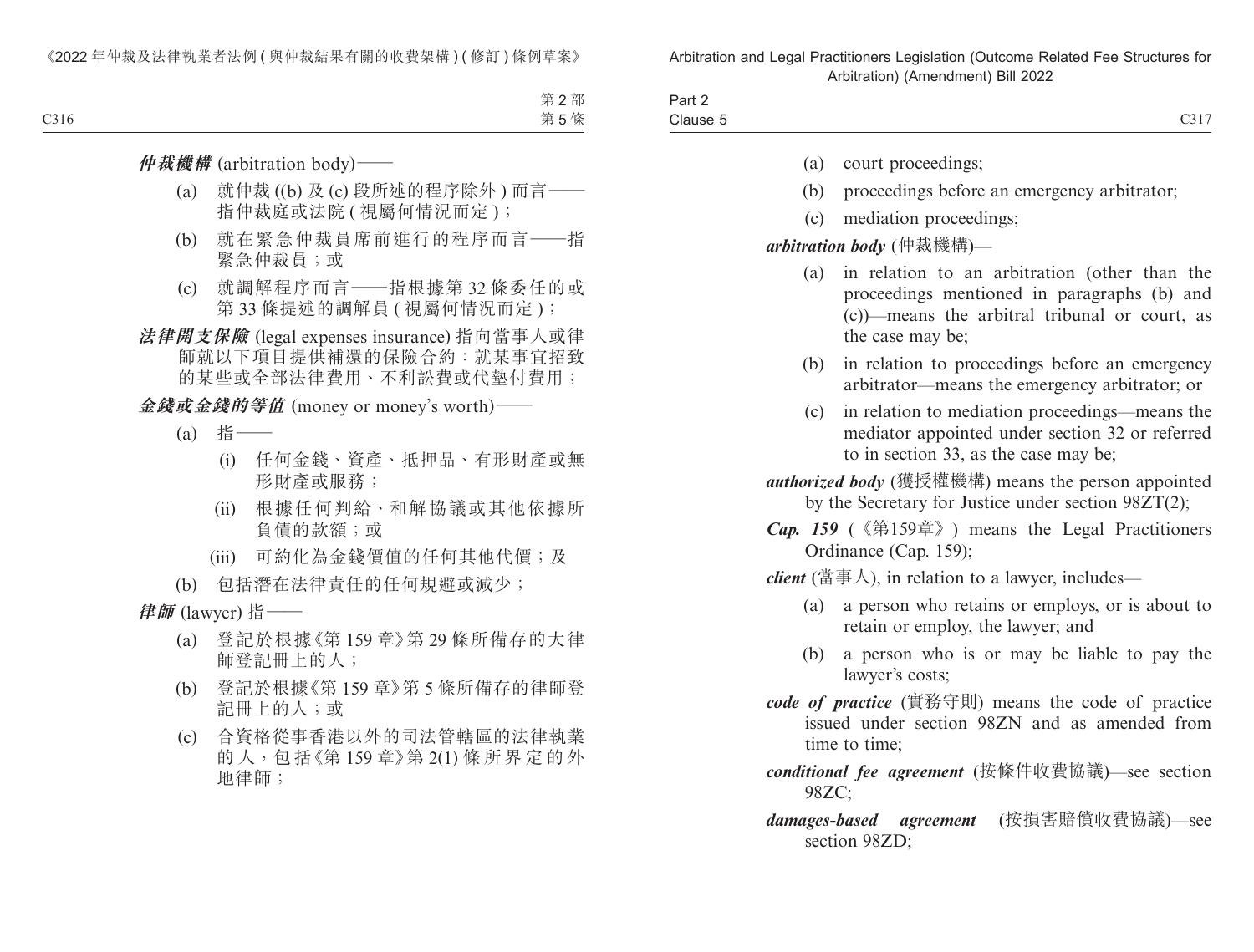| $\overline{\phantom{a}}$<br>$\sim$<br>$J \cap r +$<br>Part Z |                       |
|--------------------------------------------------------------|-----------------------|
| Clause 5                                                     | C319<br>$\cup$ $\cup$ |

*emergency arbitrator* (緊急仲裁員) has the meaning given by section 22A;

*expenses* (開支) means—

- (a) disbursements incurred by a lawyer, or directly by a client of the lawyer, in a matter; or
- (b) any legal expenses insurance premium incurred by a client;

*financial benefit* (財務利益)—

- (a) means any money or money's worth; but
- (b) does not include—
	- (i) any sum awarded in respect of a lawyer's costs; and
	- (ii) any sum awarded in respect of expenses;

*hybrid damages-based agreement* (混合式按損害賠償收費 協議)—see section 98ZE;

*lawyer* (律師) means—

- (a) a person who is enrolled on the roll of barristers kept under section 29 of Cap. 159;
- (b) a person who is enrolled on the roll of solicitors kept under section 5 of Cap. 159; or
- (c) a person who is qualified to practise the law of a jurisdiction other than Hong Kong, including a foreign lawyer as defined by section 2(1) of Cap. 159;
- *legal expenses insurance* (法律開支保險) means a contract of insurance that provides reimbursement to a client or a lawyer for some or all of the legal fees, adverse costs or disbursements incurred in respect of a matter;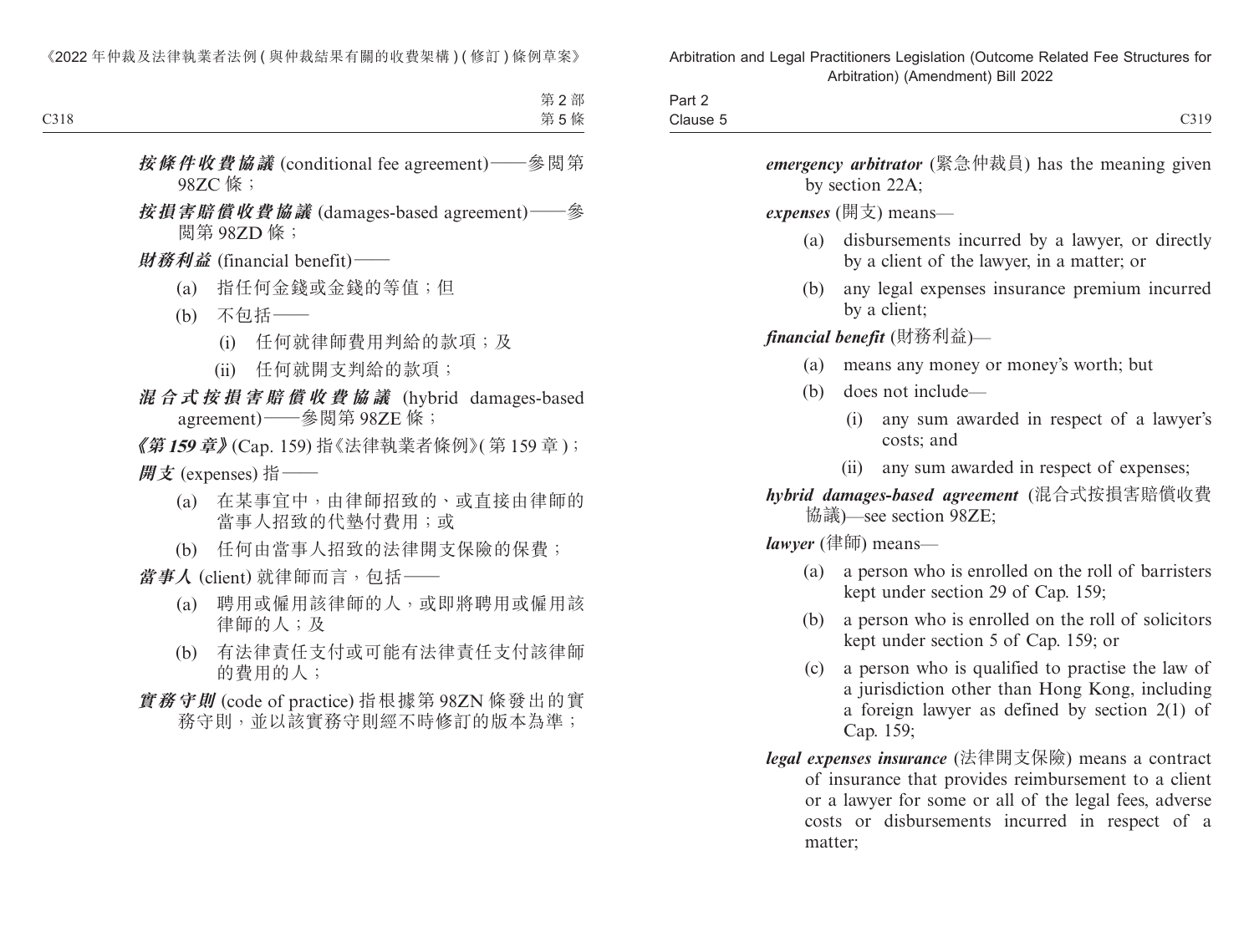| C321                                                                                                     | Part 2<br>Clause 5 |
|----------------------------------------------------------------------------------------------------------|--------------------|
| <i>mediation proceedings</i> (調解程序) means mediation<br>proceedings referred to in section $32(3)$ or 33; |                    |
| money or money's worth (金錢或金錢的等值)—                                                                       |                    |
| (a)<br>means-                                                                                            |                    |
| any money, assets, security, tangible or<br>(i)<br>intangible property or services;                      |                    |
| any amount owed under an award,<br>(11)<br>settlement agreement or otherwise; or                         |                    |
| any other consideration reducible to a<br>(111)<br>monetary value; and                                   |                    |
| includes any avoidance or reduction of a<br>(b)<br>potential liability;                                  |                    |
| <b>ORFS</b> means outcome related fee structure;                                                         |                    |
| ORFS agreement (ORFS協議)—see section 98ZB.                                                                |                    |

### **98ZB. Meaning of** *ORFS agreement*

- (1) An ORFS agreement is any of the following agreements made between a client and a lawyer of the client—
	- (a) a conditional fee agreement;
	- (b) a damages-based agreement;
	- (c) a hybrid damages-based agreement.
- (2) A reference to an ORFS agreement for arbitration in this Part is a reference to an ORFS agreement—
	- (a) made between a client and a lawyer of the client for an arbitration; and
	- (b) made on or after the day on which Divisions 3, 4 and 7 have all come into operation.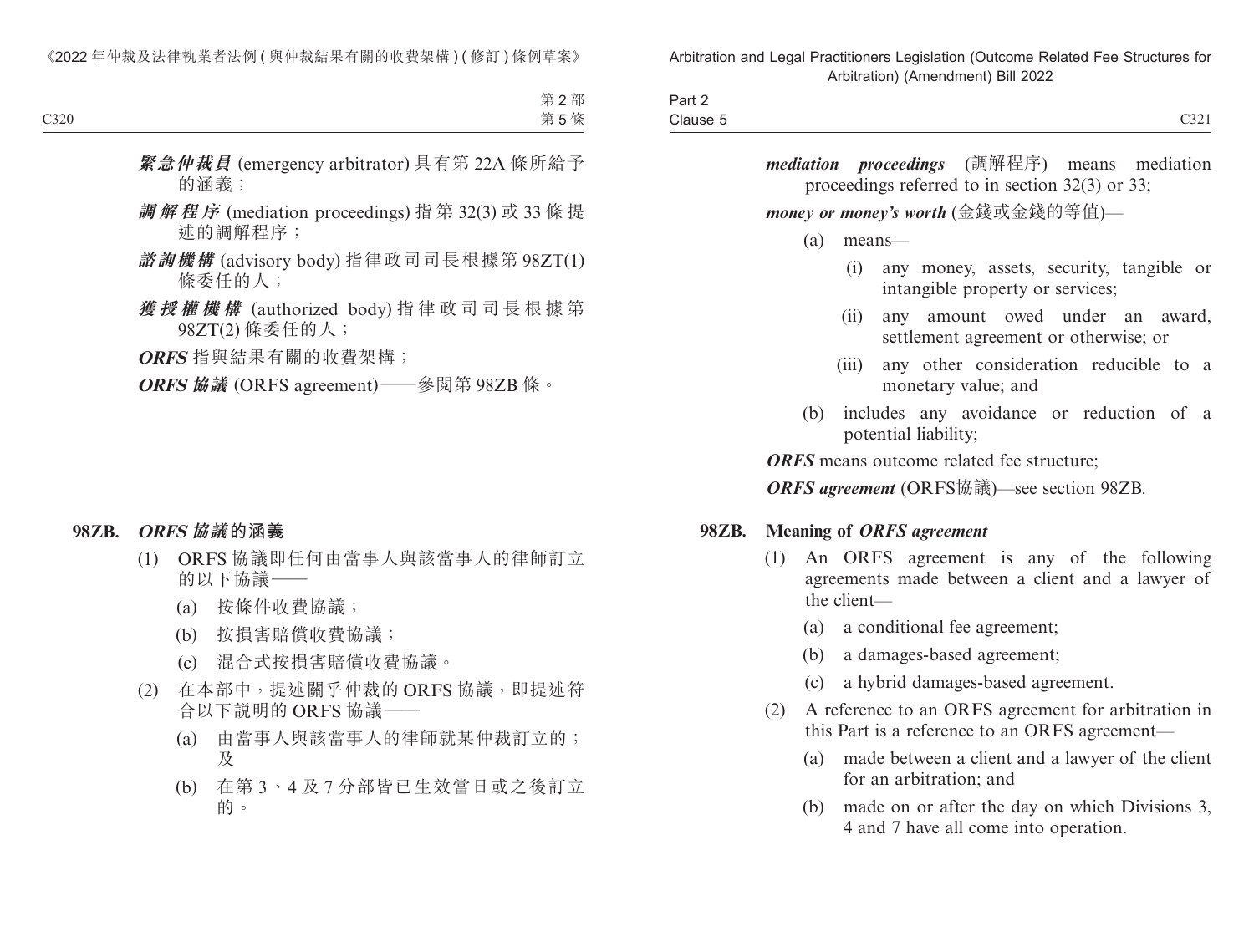| Part 2   |                                                    |
|----------|----------------------------------------------------|
| Clause 5 | $\sim$<br>$\rightarrow$ $\rightarrow$<br>$\cup$ 20 |

(3) To avoid doubt, an ORFS agreement for arbitration is not to be construed to include a funding agreement within the meaning of Part 10A.

#### **98ZC. Meaning of** *conditional fee agreement*

- (1) A conditional fee agreement is an agreement, made for a matter between a client and a lawyer of the client, under which the lawyer agrees with the client to be paid a success fee for the matter only in the event of a successful outcome for the client in the matter.
- (2) In subsection  $(1)$ —
- *success fee* (成功收費), in relation to a matter, means a payment calculated by reference to the fee that a lawyer of a client would have charged the client for the matter if no ORFS agreement had been made for the matter;
- *successful outcome* (成果), in relation to a client in a matter—
	- (a) means any outcome of the matter falling within the description of being successful as agreed to between the client and a lawyer of the client; and
	- (b) includes any financial benefit that is obtained by the client in the matter.

#### **98ZD. Meaning of** *damages-based agreement*

A damages-based agreement is an agreement, made between a client and a lawyer of the client for a matter, under which—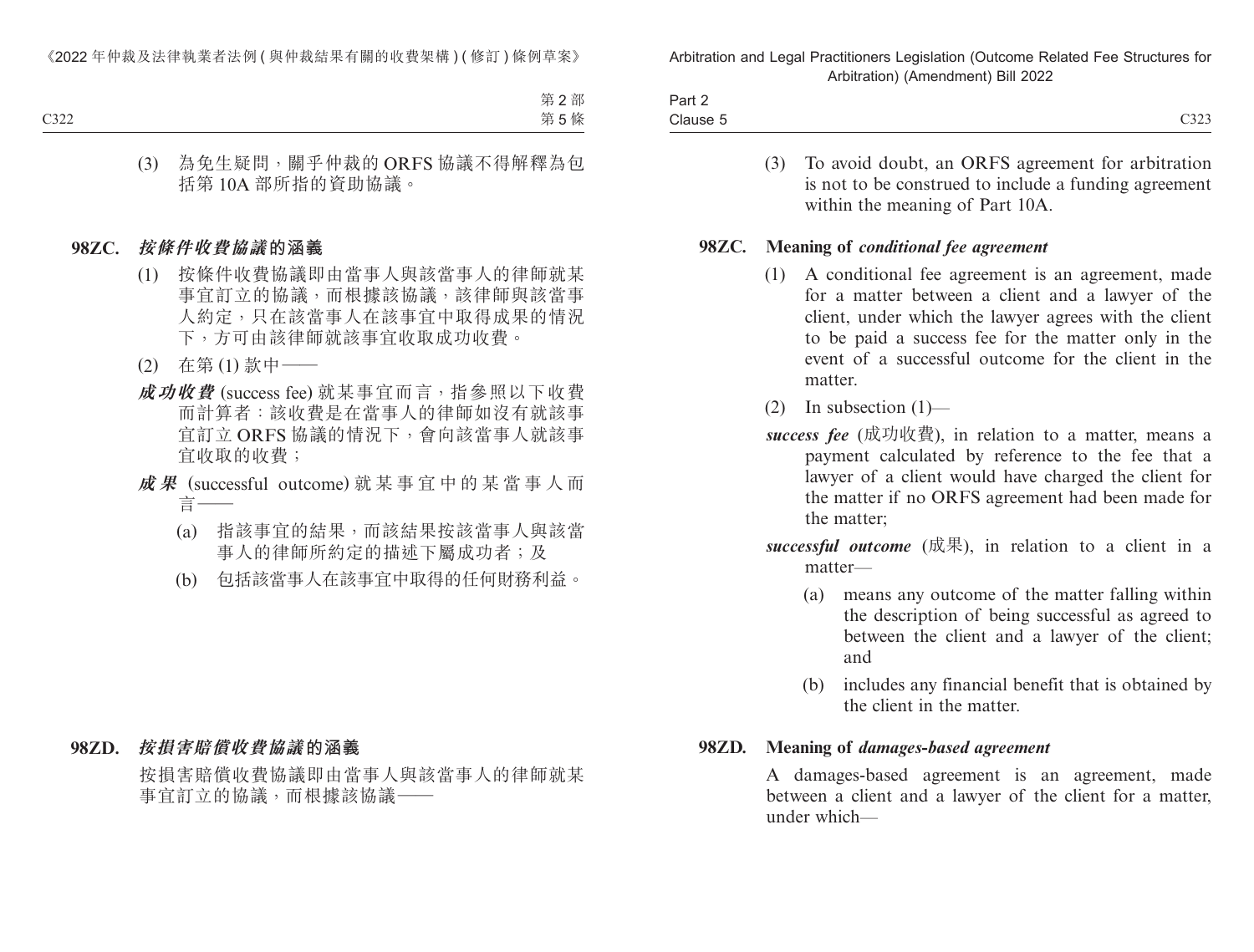| Part 2                                                                                                                      |      |
|-----------------------------------------------------------------------------------------------------------------------------|------|
| Clause 5<br>the contract of the contract of the contract of the contract of the contract of the contract of the contract of | C325 |

- (a) the lawyer agrees with the client to be paid for the matter only in the event the client obtains a financial benefit in the matter (*DBA payment*); and
- (b) the DBA payment is calculated by reference to the financial benefit that is obtained by the client in the matter.

#### **98ZE. Meaning of** *hybrid damages-based agreement*

A hybrid damages-based agreement is an agreement, made between a client and a lawyer of the client for a matter, under which the lawyer agrees with the client to be paid for the matter—

- (a) in the event the client obtains a financial benefit in the matter—a payment calculated by reference to the financial benefit; and
- (b) in any event—a fee, usually calculated at a discount, for the legal services rendered by the lawyer for the client during the course of the matter.

# **Division 3—ORFS Agreements for Arbitration Not Prohibited by Particular Common Law Offences or Tort**

#### **98ZF. Particular common law offences do not apply**

The common law offences of maintenance (including the common law offence of champerty) and of being a common barrator do not apply in relation to an ORFS agreement for arbitration.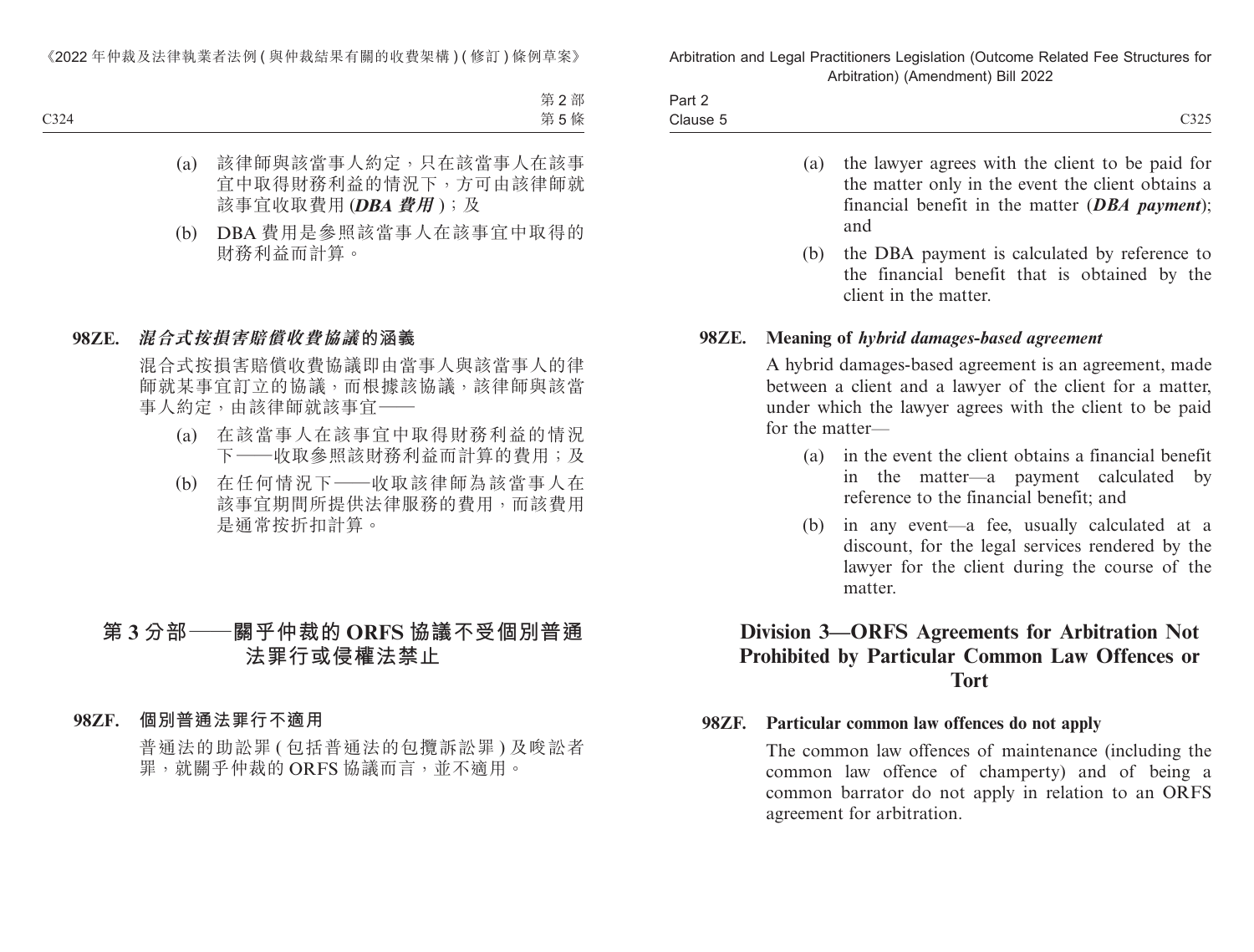| Part 2   |                          |
|----------|--------------------------|
| Clause 5 | $\sim\sim\sim$<br>$\cup$ |

#### **98ZG. Particular tort does not apply**

The tort of maintenance (including the tort of champerty) does not apply in relation to an ORFS agreement for arbitration.

#### **98ZH. Other illegality not affected**

Sections 98ZF and 98ZG do not affect any rule of law as to the cases in which a contract is to be treated as contrary to public policy or otherwise illegal.

#### **98ZI. Application of Part 10B for non-Hong Kong arbitration**

Despite section 5, this Part applies in relation to an arbitration for which the place of arbitration is outside Hong Kong or there is no place of arbitration as if the place of arbitration were in Hong Kong.

### **Division 4—General Provisions for ORFS Agreements for Arbitration**

#### **98ZJ. Application of Division 4**

This Division applies in relation to an ORFS agreement for arbitration.

#### **98ZK. Validity and enforceability of ORFS agreements for arbitration**

- (1) An ORFS agreement for arbitration that meets—
	- (a) all general conditions specified in the rules; and
	- (b) all specific conditions specified in the rules for the kind of ORFS agreement to which the agreement belongs,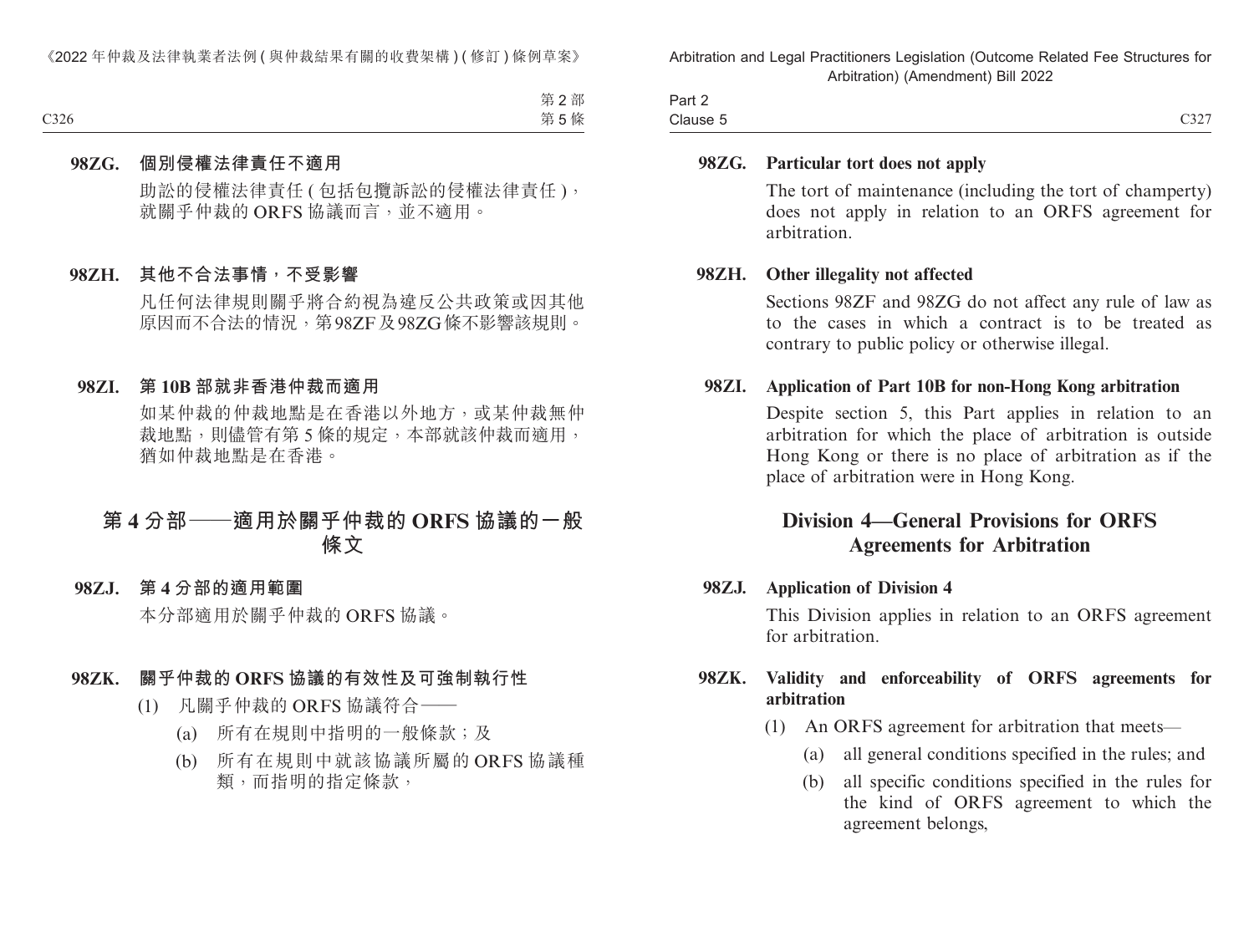| Part 2   |              |
|----------|--------------|
| Clause 5 | 0.20<br>C329 |

is not void or unenforceable only because of its being an ORFS agreement for arbitration.

(2) In subsection (1)—

*rules* (規則) means rules made by the advisory body under section 98ZM.

#### **98ZL. ORFS agreement for arbitration void and unenforceable to extent relating to personal injuries claim**

- (1) Despite section 98ZK, an ORFS agreement for arbitration is void and unenforceable to the extent that it relates to a personal injuries claim.
- (2) In this section—
- *personal injuries* (人身傷害) includes any disease and any impairment of a person's physical or mental condition;
- *personal injuries claim* (人身傷害申索) means a claim for damages in respect of personal injuries to the claimant or any other person or in respect of a person's death.

# **Division 5—Power to Make Rules**

### **98ZM. Power of advisory body to make rules for matters under Part 10B**

- (1) The advisory body may, in consultation with the Secretary for Justice and with the prior approval of the Chief Justice, make rules for any or all of the following purposes—
	- (a) to specify the general conditions for the purposes of section  $98ZK(1)(a)$ ;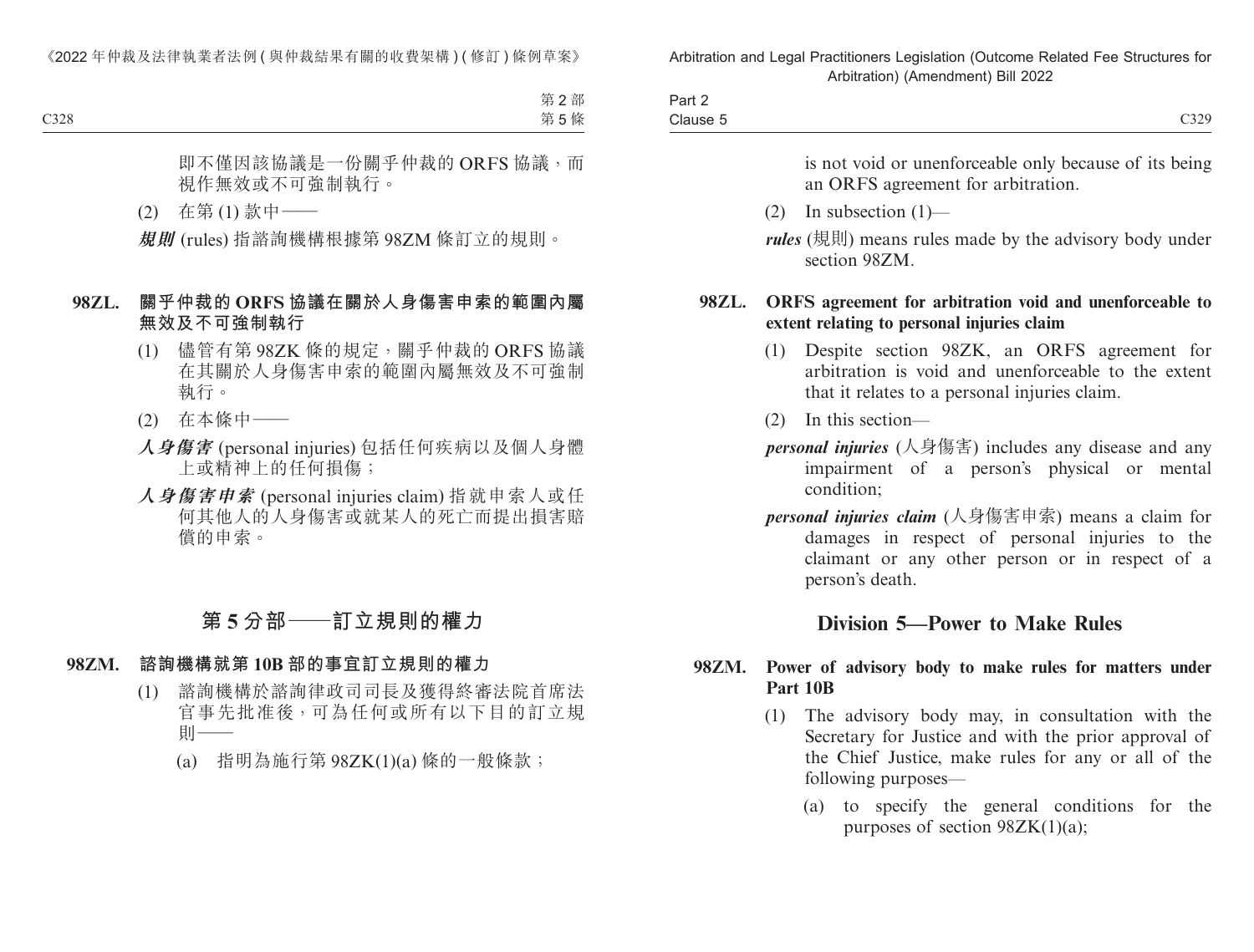| $\overline{\phantom{a}}$<br>$\overline{\phantom{a}}$<br>Part 2 |                    |
|----------------------------------------------------------------|--------------------|
| Clause 5                                                       | 0.221<br>$C_{331}$ |

- (b) to specify the specific conditions for the purposes of section 98ZK(1)(b);
- (c) to generally provide for the effective implementation of the purposes and provisions of this Part.
- (2) Any rules made under subsection (1)—
	- (a) may be of general application or make different provisions for different cases or classes of cases; and
	- (b) may include the incidental, supplementary and consequential provisions that the advisory body considers necessary or expedient.

# **Division 6—Code of Practice**

#### **98ZN. Code of practice may be issued**

- (1) The authorized body may issue a code of practice setting out the practices and standards with which lawyers who enter into ORFS agreements for arbitration are ordinarily expected to comply in connection with those agreements.
- (2) The authorized body must publish the code of practice in the Gazette.
- (3) The code of practice comes into operation on the day on which it is published in the Gazette.
- (4) The code of practice is not subsidiary legislation.
- (5) The authorized body may amend or revoke the code of practice.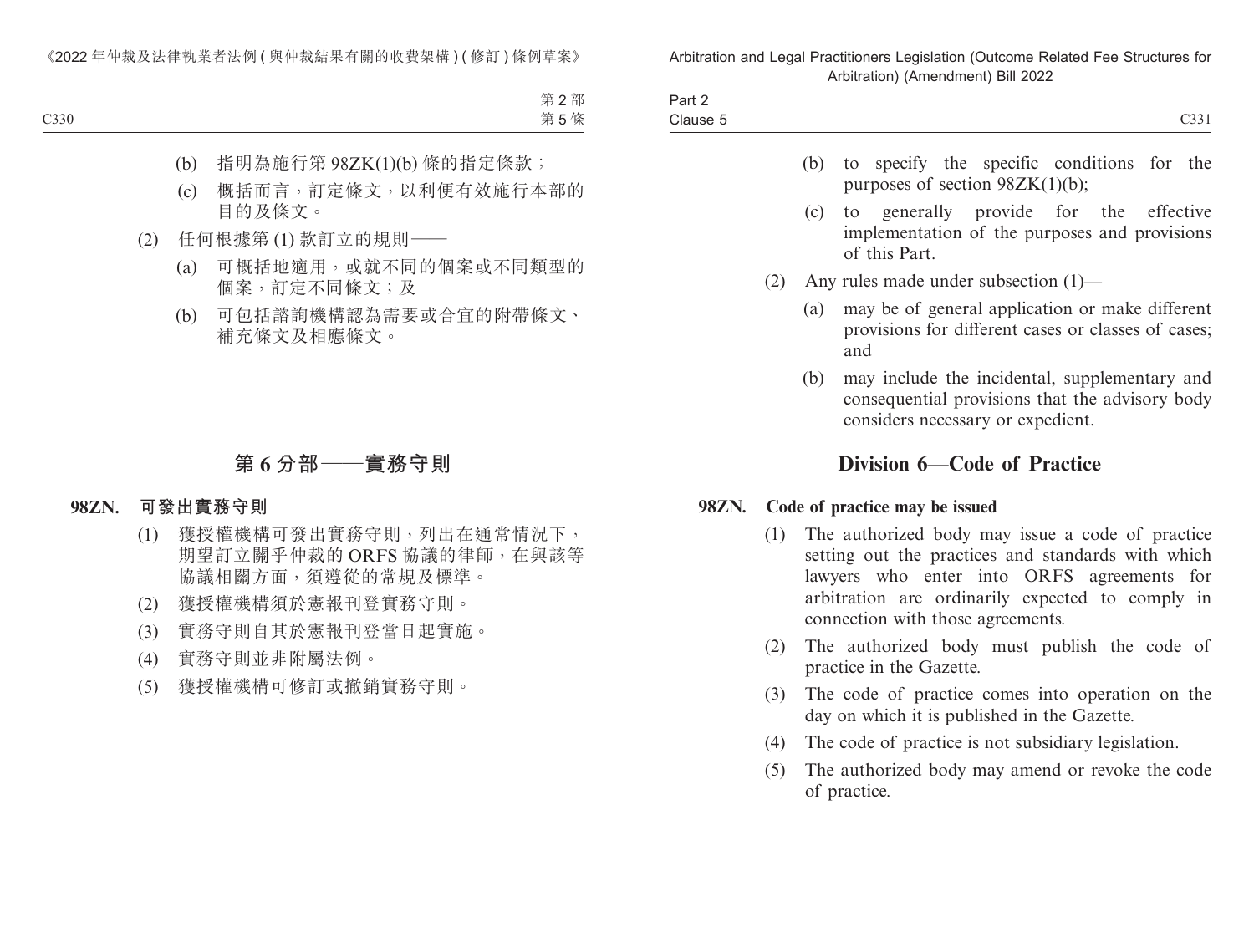| Part z   |                                                                           |
|----------|---------------------------------------------------------------------------|
| Clause 5 | $\sim$ $\sim$ $\sim$<br>$\rightarrow$ $\rightarrow$ $\rightarrow$<br>uu u |

(6) Subsections (2), (3) and (4) apply in relation to an amendment or revocation of the code of practice in the same way as they apply in relation to the code of practice.

#### **98ZO. Non-compliance with code of practice**

- (1) A failure to comply with a provision of the code of practice does not, of itself, render any person liable to any judicial or other proceedings.
- (2) However—
	- (a) the code of practice is admissible in evidence in proceedings before any court or arbitral tribunal; and
	- (b) any compliance, or failure to comply, with a provision of the code of practice may be taken into account by any court or arbitral tribunal if it is relevant to a question being decided by the court or arbitral tribunal.

# **Division 7—Other Measures and Safeguards**

#### **98ZP. Communication of information for ORFS agreements for arbitration**

- (1) Despite section 18(1), information referred to in that section may be communicated by a party to a person for the purpose of entering into, or seeking to enter into, an ORFS agreement for arbitration with the person.
- (2) However, the person may not further communicate anything communicated under subsection (1), unless—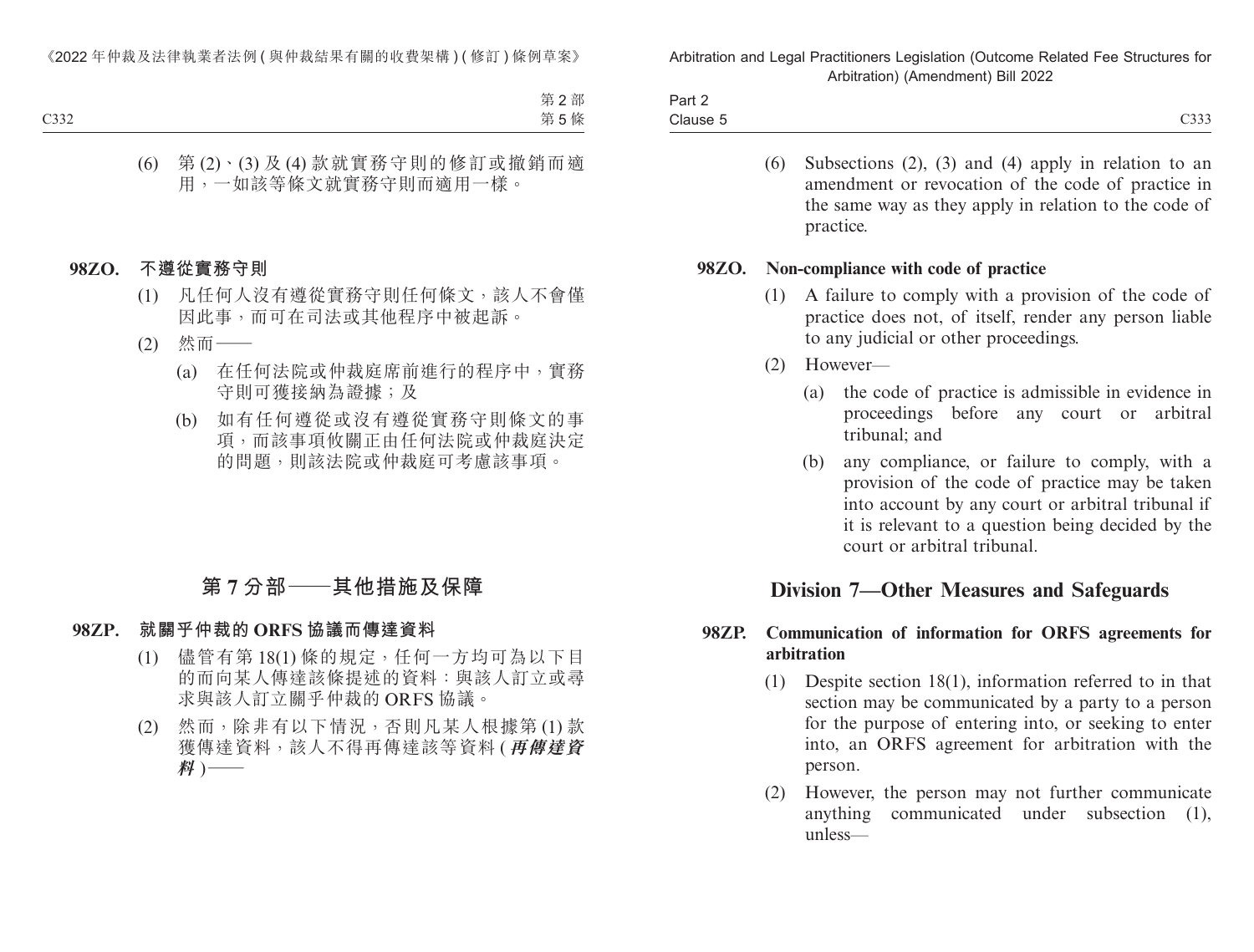| $\sim$<br>$J \cap r$<br>−an z                                                                                   |                      |
|-----------------------------------------------------------------------------------------------------------------|----------------------|
|                                                                                                                 |                      |
| Clause 5                                                                                                        | $\sim$ $\sim$ $\sim$ |
| the contract of the contract of the contract of the contract of the contract of the contract of the contract of | $\sim$               |

- (a) the further communication is made—
	- (i) to protect or pursue a legal right or interest of the person; or
	- (ii) to enforce or challenge an award made in the arbitration,

 in legal proceedings before a court or other judicial authority in or outside Hong Kong;

- (b) the further communication is made to any government body, regulatory body, court or tribunal, and the person is obliged by law to make the communication; or
- (c) the further communication is made to a professional adviser of the person for the purpose of obtaining advice in connection with the ORFS agreement for arbitration.
- (3) If a further communication is made by a person to a professional adviser under subsection (2)(c), subsection (2) applies to the professional adviser as if the professional adviser were the person.
- (4) In this section—

*communicate* (傳達) includes publish or disclose.

#### **98ZQ. Disclosure about ORFS agreement for arbitration**

- (1) If an ORFS agreement for arbitration is made between a client and a lawyer of the client, the lawyer must give written notice of—
	- (a) the fact that an ORFS agreement for arbitration has been made; and
	- (b) the name of the client.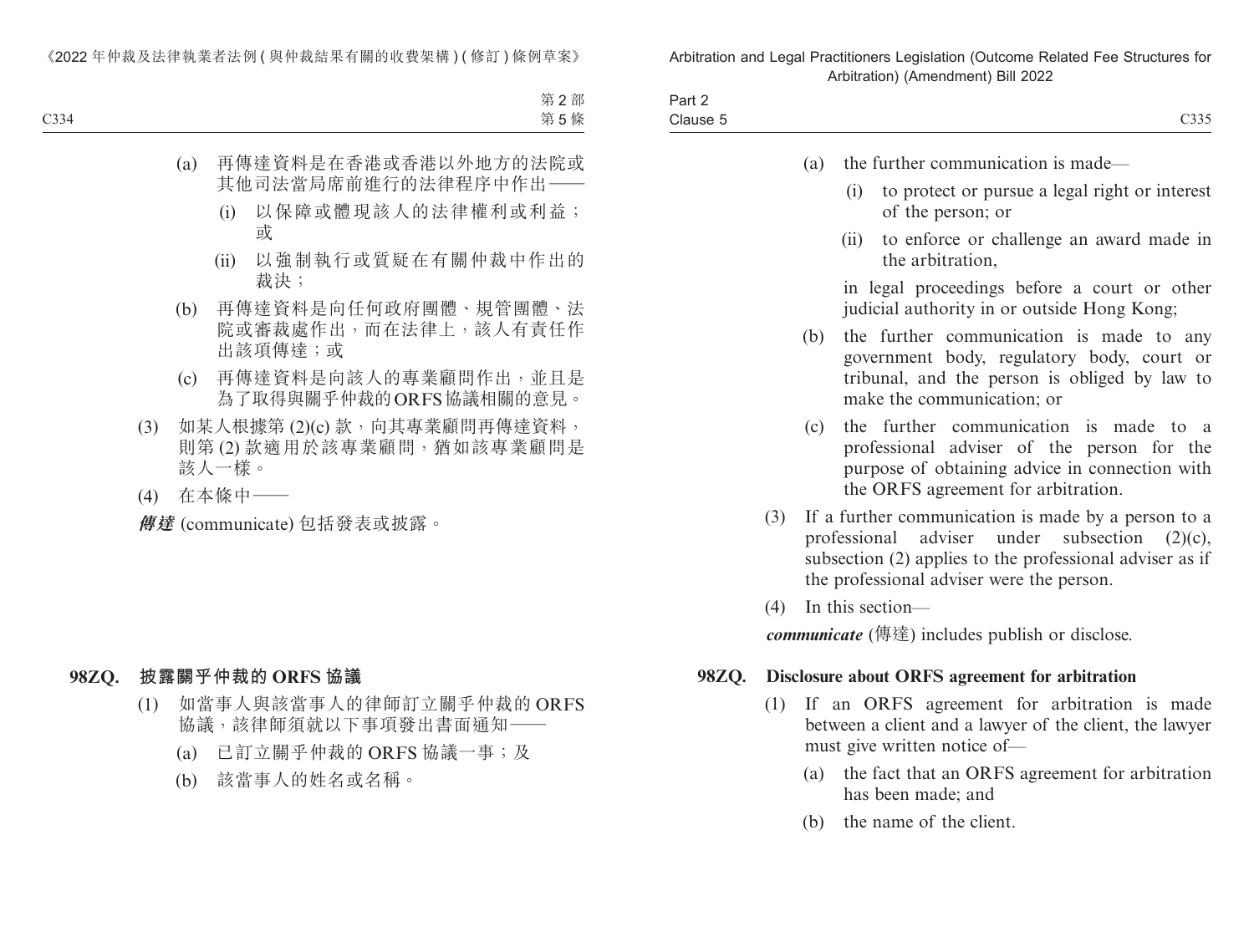| -<br>3 <sub>cm</sub><br>-an z  |                      |
|--------------------------------|----------------------|
| $\cap$<br>. .<br><b>Uldust</b> | $\sim\sim\sim$<br>ັບ |

- (2) The notice must be given—
	- (a) for an ORFS agreement for arbitration made on or before the commencement of the arbitration—on the commencement of the arbitration; or
	- (b) for an ORFS agreement for arbitration made after the commencement of the arbitration within 15 days after the agreement is made.
- (3) The notice must be given to—
	- (a) each other party to the arbitration; and
	- (b) the arbitration body.
- (4) For subsection (3)(b), if there is no arbitration body for the arbitration at the time, or at the end of the period, specified in subsection (2) for giving the notice, the notice must instead be given to the arbitration body immediately after there is an arbitration body for the arbitration.

#### **98ZR. Disclosure about end of ORFS agreement for arbitration**

- (1) If an ORFS agreement for arbitration ends (other than because of the end of the arbitration), the client must give written notice of—
	- (a) the fact that the agreement has ended; and
	- (b) the date the agreement ended.
- (2) The notice must be given within 15 days after the ORFS agreement for arbitration ends.
- (3) The notice must be given to—
	- (a) each other party to the arbitration; and
	- (b) the arbitration body (if any).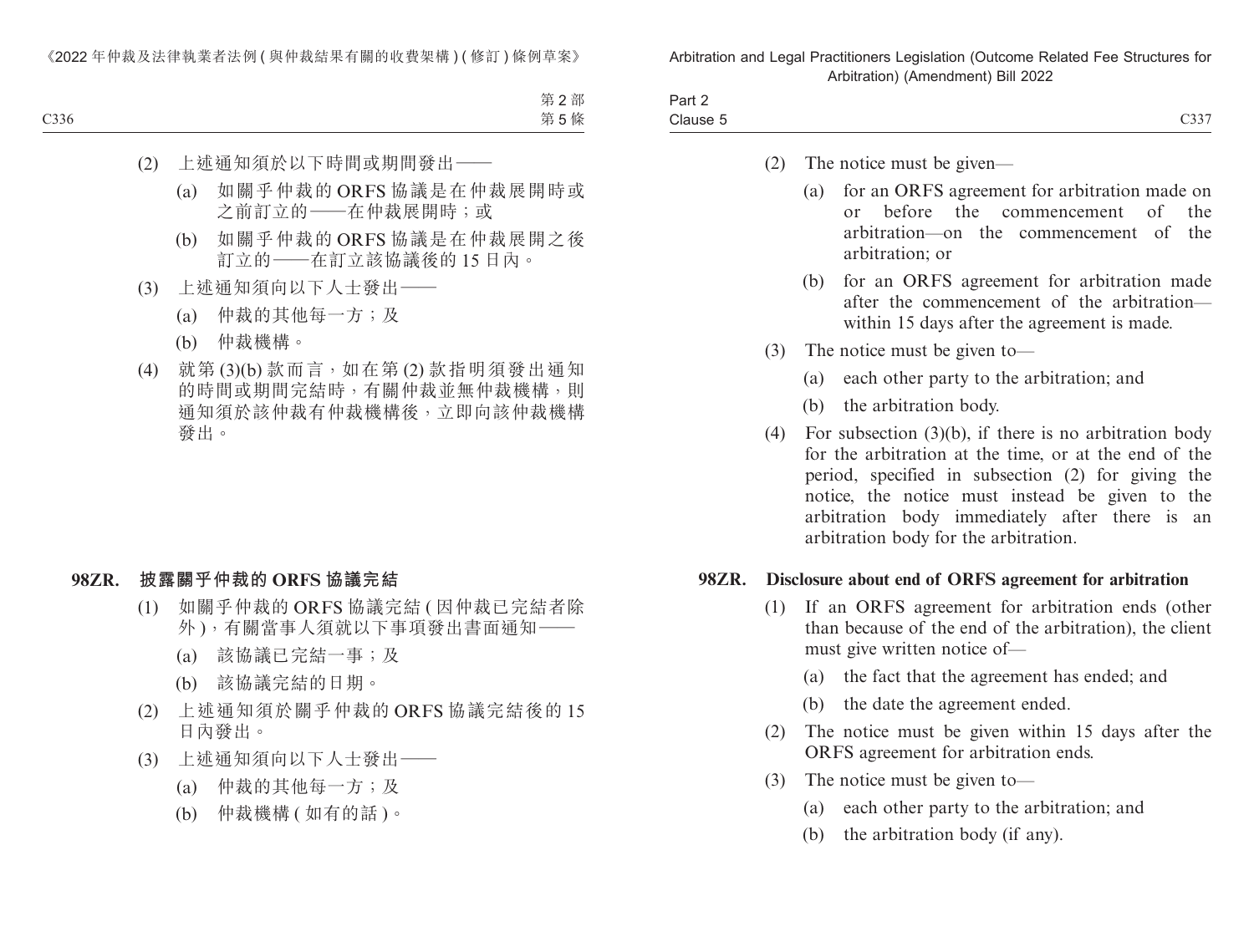| Part 2   |                 |
|----------|-----------------|
| Clause 5 | 0.339<br>$\cup$ |

#### **98ZS. Non-compliance with Division 7**

- (1) A failure to comply with this Division does not, of itself, render any person liable to any judicial or other proceedings.
- (2) However, any compliance, or failure to comply, with this Division may be taken into account by any court or arbitral tribunal if it is relevant to a question being decided by the court or arbitral tribunal.

# **Division 8—Miscellaneous**

#### **98ZT. Appointment of advisory body and authorized body**

- (1) The Secretary for Justice may, by notice published in the Gazette, appoint as the advisory body a person the Secretary for Justice considers appropriate to monitor and review the operation of this Part and exercise the power under section 98ZM.
- (2) The Secretary for Justice may, by notice published in the Gazette, appoint as the authorized body a person the Secretary for Justice considers appropriate to exercise the powers under section 98ZN.

#### **98ZU. Limitation on award of costs by arbitral tribunal**

- (1) Despite section 74(3), an arbitral tribunal may not order costs specified in subsection (3) to be paid to a party to an arbitration if an ORFS agreement for arbitration has been entered into between the party and a lawyer of the party for the arbitration.
- (2) However, the arbitral tribunal may still order those costs to be paid to a party to the arbitration if satisfied that there are exceptional circumstances justifying the ordering of those costs.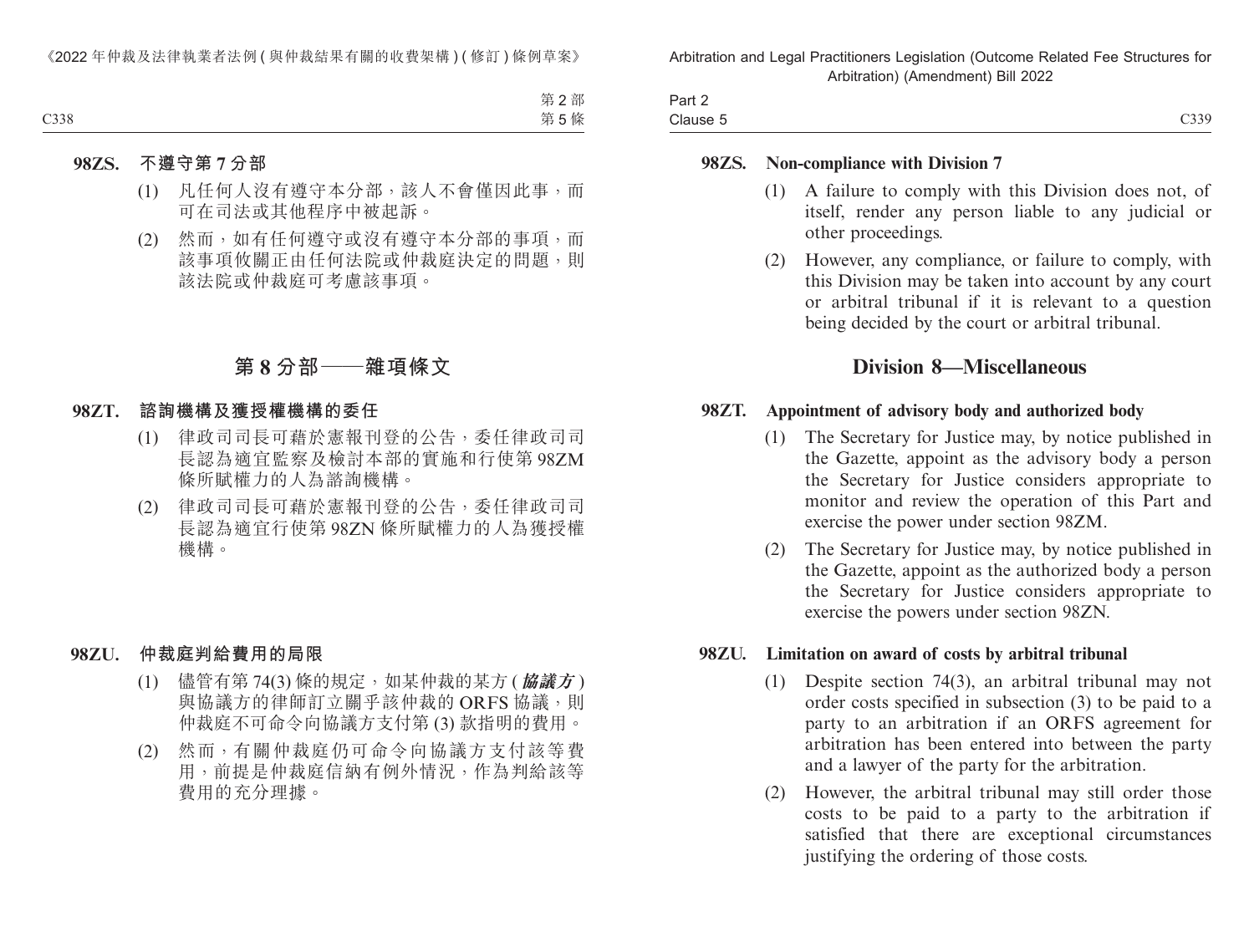| $\sim$<br>$J \cap r$<br>−ail ∠ |  |
|--------------------------------|--|
|                                |  |
|                                |  |

- (3) The costs are those that fall within any of the following descriptions—
	- (a) if the ORFS agreement for the arbitration is a conditional fee agreement—the success fee as defined by section 98ZC(2);
	- (b) any legal expenses insurance premium;
	- (c) any part of the fee that is in excess of the fee that the lawyer would have been entitled to be paid by the party if there had been no ORFS agreement for the arbitration (*normal fee*).
- (4) To avoid doubt, this section does not prevent the arbitral tribunal from ordering a party to the arbitration to pay costs in an amount not exceeding the amount of the normal fee.".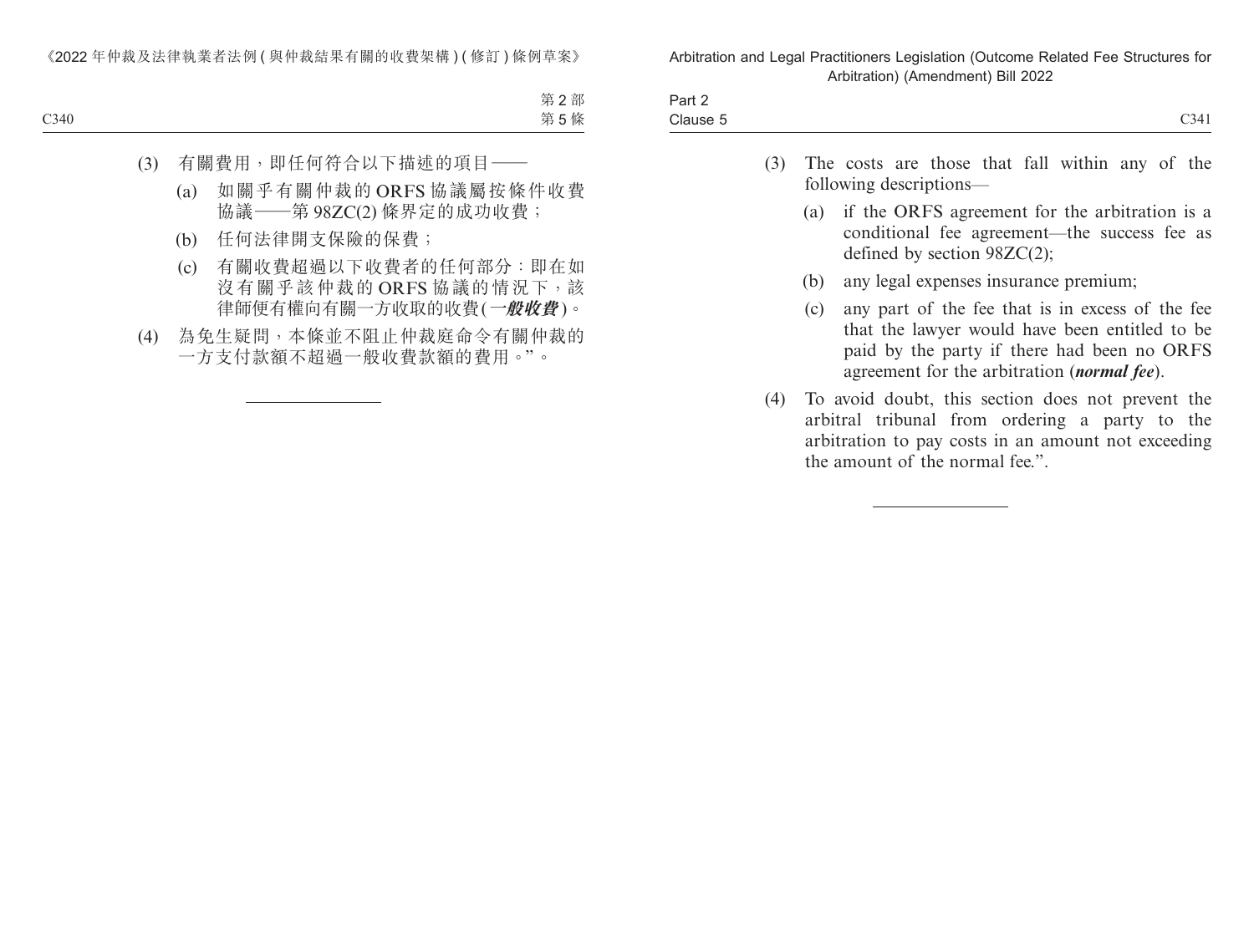Part 3 Clause 6  $\blacksquare$ Clause 6  $\blacksquare$ 

# **Part 3**

# **Amendment to Legal Practitioners Ordinance**

**6. Section 64 amended (general provisions as to remuneration)** Section  $64(1)$ —

# **Repeal paragraph (b) Substitute**

- "(b) any agreement—
	- (i) by which a solicitor retained or employed to prosecute any action, suit or other contentious proceeding stipulates for payment only in the event of success in that action, suit or proceeding; and
	- (ii) that is not an ORFS agreement for arbitration within the meaning of Part 10B of the Arbitration Ordinance (Cap. 609); or".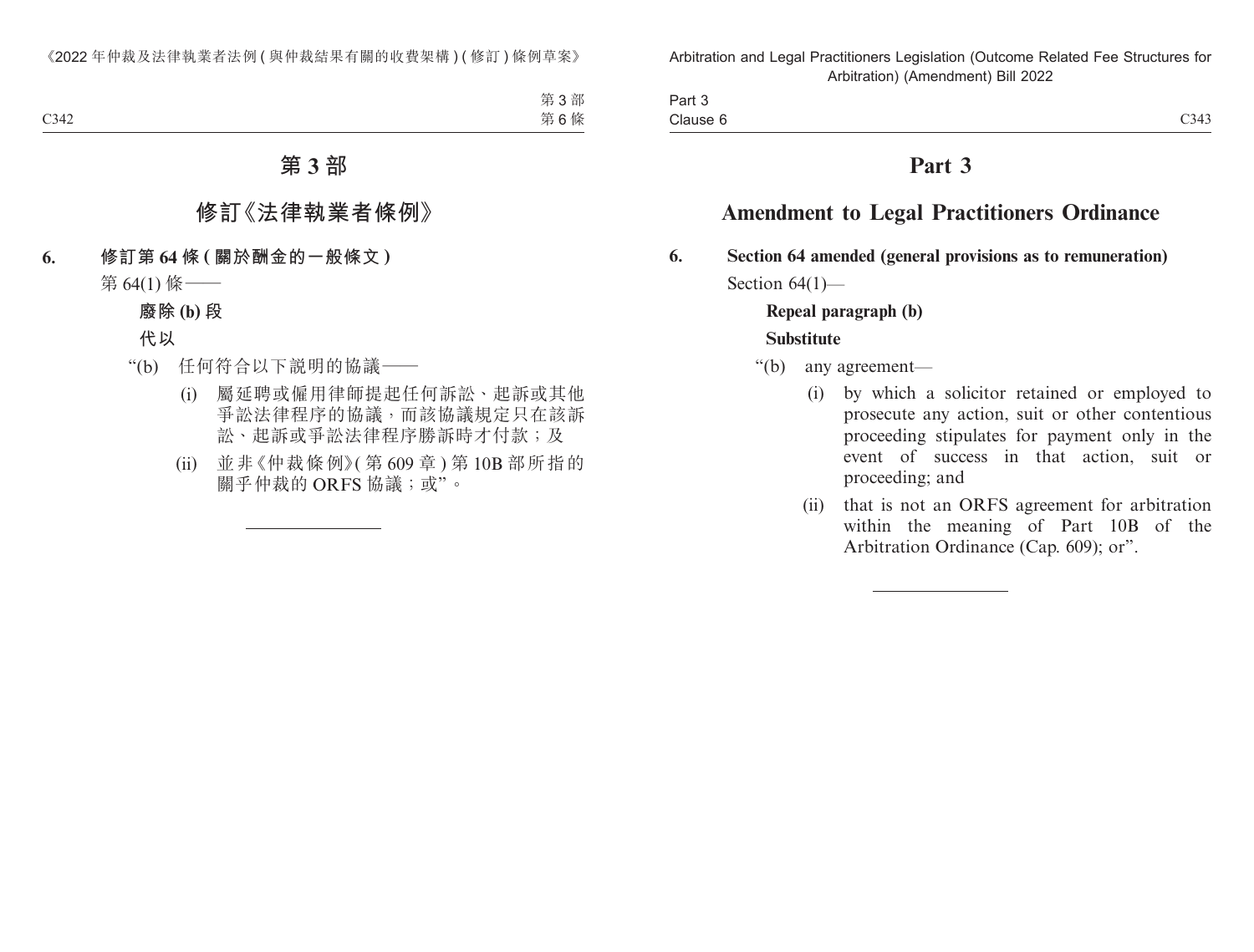Paragraph 1 and 2014 C345 Explanatory Memorandum Paragraph 1

#### **Explanatory Memorandum**

The main object of this Bill is to amend the Arbitration Ordinance (Cap. 609) (*AO*) and the Legal Practitioners Ordinance (Cap. 159) (*LPO*), in order to provide that certain agreements using outcome related fee structures (*ORFS*) for arbitration are not prohibited by the common law doctrines of maintenance, champerty and barratry, to provide for the validity and enforceability of such agreements and to provide for measures and safeguards in relation to such agreements. The Bill is based on the recommendations made in the Report on Outcome Related Fee Structures for Arbitration published by the Law Reform Commission of Hong Kong on 15 December 2021 (*LRC Report*).

#### **New Part 10B Added to AO**

- 2. Clause 5 adds a new Part 10B to the AO. The new Part 10B, which is based on the draft provisions in the LRC Report, contains 8 Divisions (sections 98Y to 98ZU).
- 3. The new Part 10B is intended to come into operation in 2 stages: Divisions 1, 2, 5, 6 and 8 of it will commence on the gazettal of this Ordinance, while Divisions 3, 4 and 7 of it will commence on a day to be appointed (see clause 1(2) and (3)). This is to facilitate the preparatory work for the relevant regulatory framework to be done before the provisions clarifying the legal position come into operation.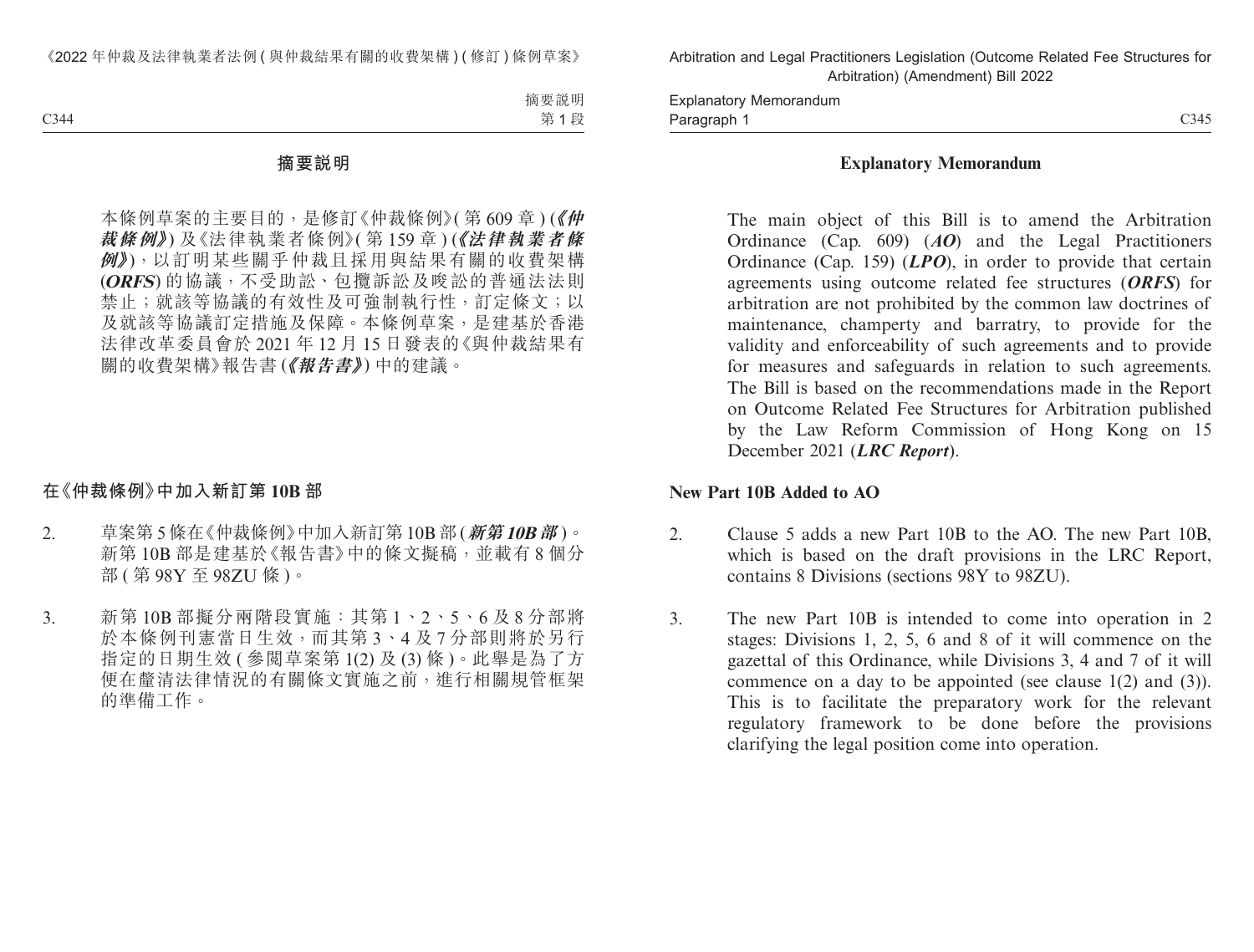Paragraph 4 C347 Explanatory Memorandum Paragraph 4

### **Division 1 of New Part 10B—Purposes and Application (Sections 98Y and 98Z)**

4. Division 1 of the new Part 10B provides for the purposes and application of that Part. In particular, the new section 98Y states that the purposes of that Part are to provide that certain agreements using ORFS for arbitration are not prohibited by particular common law doctrines, to provide for the validity and enforceability of such agreements and to provide for related measures and safeguards.

#### **Division 2 of New Part 10B—Interpretation (Sections 98ZA to 98ZE)**

- 5. Division 2 of the new Part 10B provides for the interpretation of key concepts.
- 6. Significantly, in the new sections 98ZA and 98ZB—
	- (a) *ORFS agreement* is defined to mean a conditional fee agreement, a damages-based agreement or a hybrid damages-based agreement;
	- (b) the definition of *lawyer* is given a broad meaning to include barristers, solicitors and a person who is qualified to practise the law of a jurisdiction other than Hong Kong, including a foreign lawyer as defined by section 2(1) of the LPO; and
	- (c) specific definitions are given for *expenses*, *legal expenses insurance* and *money or money's worth*.
- 7. The new sections 98ZC, 98ZD and 98ZE respectively provide for the definitions of *conditional fee agreement*, *damages-based agreement* and *hybrid damages-based agreement*.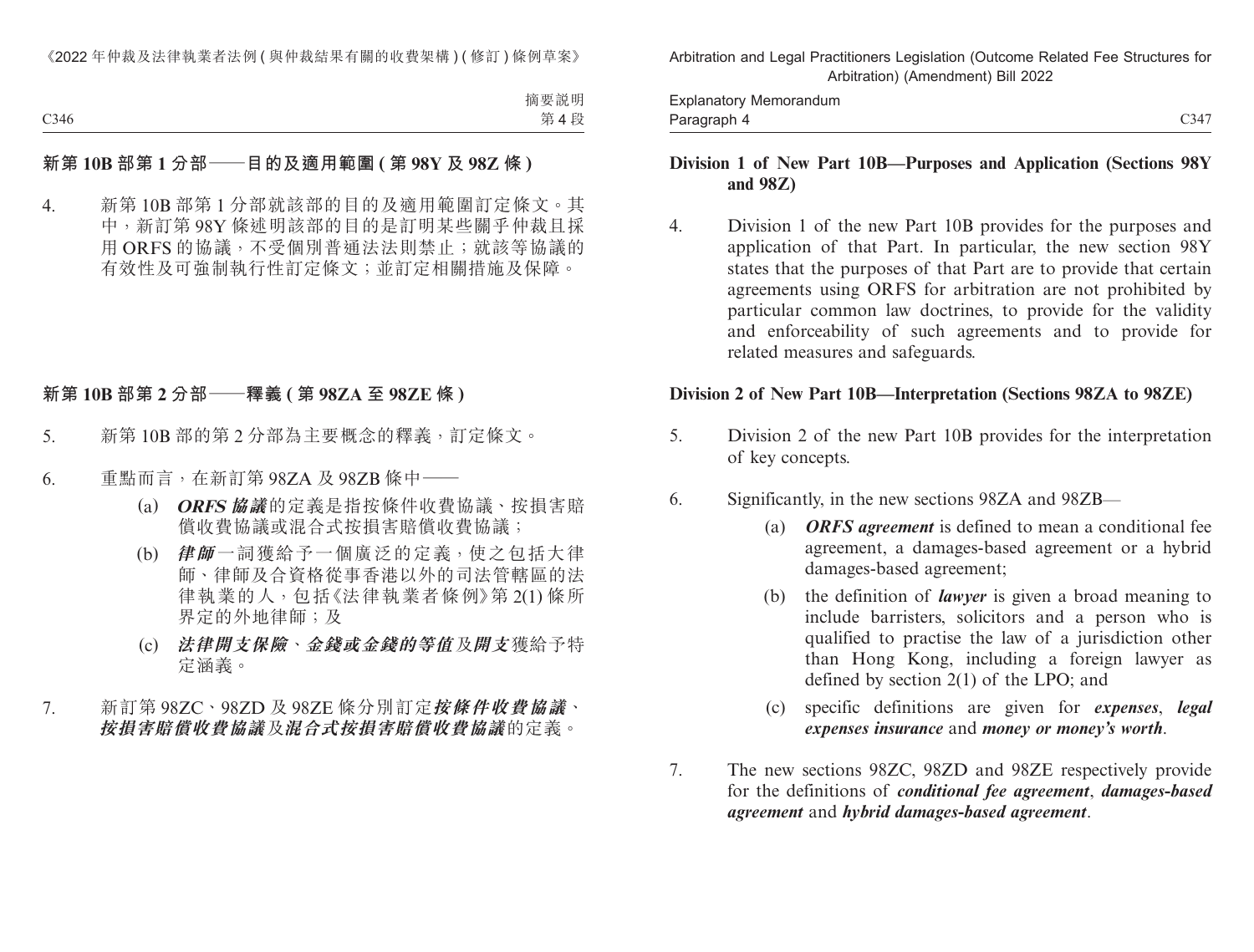C348 C349 Explanatory Memorandum Paragraph 8

#### **Division 3 of New Part 10B—ORFS Agreements for Arbitration Not Prohibited by Particular Common Law Offences or Tort (Sections 98ZF to 98ZI)**

- 8. Division 3 of the new Part 10B provides that ORFS agreements for arbitration are not prohibited by the common law doctrines of maintenance, champerty and barratry (as to both civil and criminal liability).
- 9. The new sections 98ZF and 98ZG declare that those common law doctrines do not apply in relation to any ORFS agreement for arbitration. The new section 98ZH makes it clear that those sections do not affect whether a contract is to be treated as illegal for other reasons.

#### **Division 4 of New Part 10B—General Provisions for ORFS Agreements for Arbitration (Sections 98ZJ to 98ZL)**

- 10. The new section 98ZK provides for the validity and enforceability of ORFS agreements for arbitration.
- 11. The new section 98ZL provides that an ORFS agreement for arbitration is void and unenforceable to the extent that it relates to a personal injuries claim.

#### **Division 5 of New Part 10B—Power to Make Rules (Section 98ZM)**

12. The new section 98ZM empowers the advisory body, in consultation with the Secretary for Justice and with the prior approval of the Chief Justice, to make rules to specify the general conditions for the purposes of the new section  $98ZK(1)(a)$ and the specific conditions for the purposes of the new section  $98ZK(1)(b)$ . The rules may also generally provide for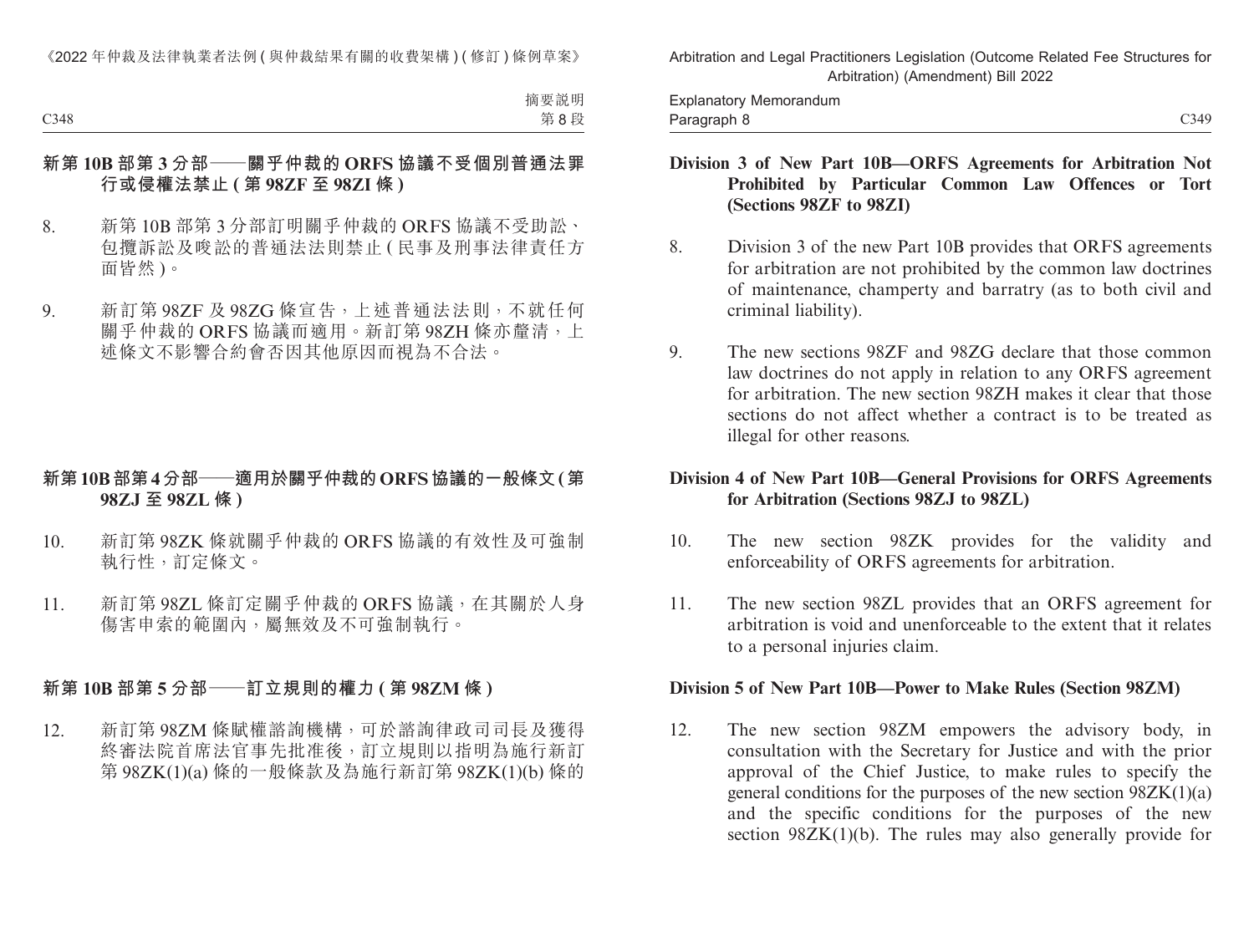the effective implementation of the purposes and provisions of the new Part 10B.

#### **Division 6 of New Part 10B—Code of Practice (Sections 98ZN and 98ZO)**

13. The new section 98ZN empowers the authorized body to issue a code of practice setting out the practices and standards with which lawyers who enter into ORFS agreements for arbitration are ordinarily expected to comply in connection with those agreements. The authorized body may also amend or revoke the code of practice. The code of practice is not subsidiary legislation and must be published in the Gazette.

#### **Division 7 of New Part 10B—Other Measures and Safeguards (Sections 98ZP to 98ZS)**

- 14. Division 7 of the new Part 10B provides for certain measures and safeguards where an arbitration involves an ORFS agreement for arbitration.
- 15. The new section 98ZP allows the communication of confidential information relating to arbitral proceedings to a person for the purpose of entering into, or seeking to enter into, an ORFS agreement for arbitration with the person. However, the recipient of the information is then subject to confidentiality requirements.
- 16. The new sections 98ZQ and 98ZR deal with disclosure of information relating to an ORFS agreement for arbitration. If an ORFS agreement for arbitration is made between a client and a lawyer of the client, the lawyer must inform each other party and the arbitration body by written notice of that fact and the name of the client within a specified time frame (new